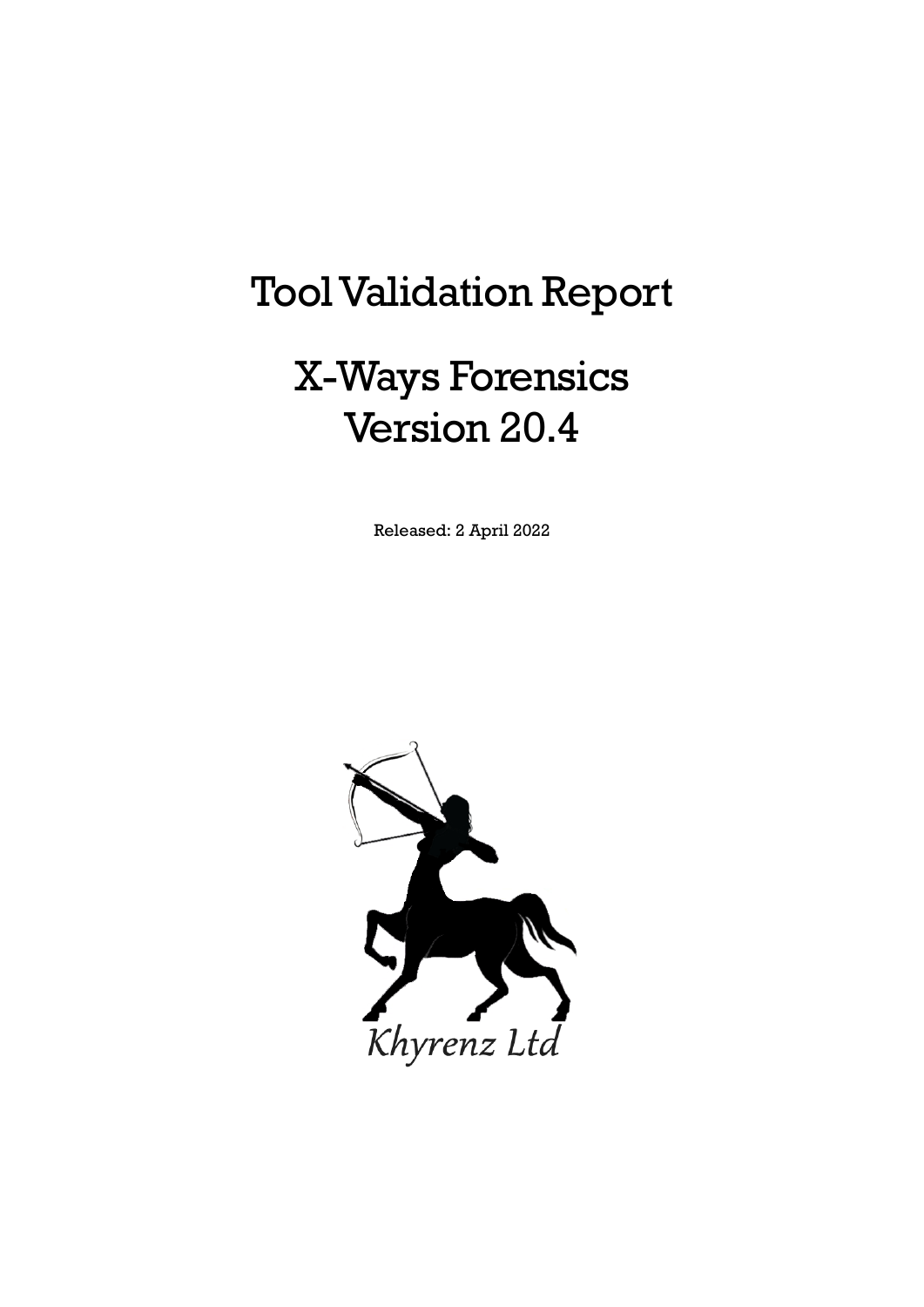# Contents

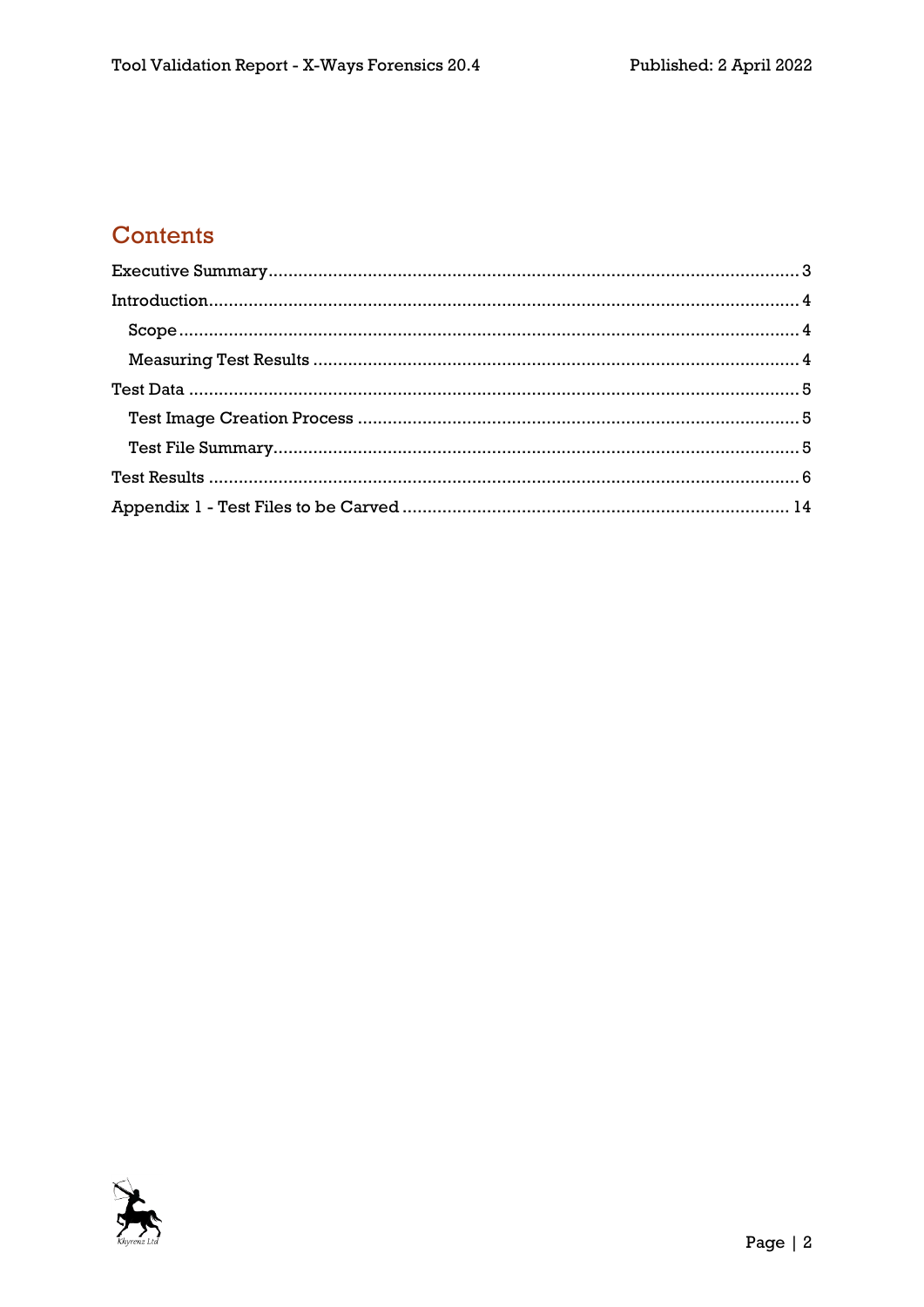### <span id="page-2-0"></span>Executive Summary

X-Ways Forensics version 20.4, was run against the test image Khyrenz-FileCarvingImage-USB-logical-2GB-formatted.dd[1] .

The below table is a summary of the test files that X-Ways Forensics carved from this image.

| <b>File Type</b> | <b>Number</b><br>of Test | <b>Exact</b><br>match | <b>Usable</b><br>match | Not found | <b>False</b><br>positive | Invalid<br>file |
|------------------|--------------------------|-----------------------|------------------------|-----------|--------------------------|-----------------|
|                  | <b>Files</b>             |                       |                        |           |                          |                 |
| 7z               | 5                        |                       | 5                      |           |                          |                 |
| AVI              | 5                        | 5                     |                        |           |                          |                 |
| <b>BMP</b>       | 6                        | 5                     | $\mathbf{1}$           |           |                          |                 |
| <b>DOC</b>       | 4                        | 4                     |                        |           |                          |                 |
| <b>DOCX</b>      | $\overline{\mathbf{4}}$  | $\overline{4}$        |                        |           |                          |                 |
| GIF              | 5                        | 5                     |                        |           |                          |                 |
| <b>JPEG</b>      | $\overline{7}$           | $\overline{7}$        |                        |           |                          |                 |
| <b>MOV</b>       | 5                        | 5                     |                        |           |                          |                 |
| MP3              | 5                        |                       | 5                      |           | $\mathbf{1}$             |                 |
| MP4              | 6                        | $\,6$                 |                        |           |                          |                 |
| <b>PDF</b>       | $6\phantom{1}$           | 5                     | $\mathbf{1}$           |           |                          |                 |
| PNG              | 6                        | $6\phantom{1}6$       |                        |           |                          |                 |
| PPT              | 3                        | 3                     |                        |           |                          |                 |
| <b>PPTX</b>      | 3                        | 3                     |                        |           |                          | $\overline{2}$  |
| <b>TIFF</b>      | 5                        | $\mathbf 1$           | $\overline{4}$         |           |                          |                 |
| <b>WAV</b>       | 6                        | $6\phantom{1}6$       |                        |           |                          |                 |
| <b>WMV</b>       | 5                        | 5                     |                        |           |                          |                 |
| <b>XLS</b>       | 3                        | 3                     |                        |           |                          |                 |
| <b>XLSX</b>      | 3                        | 3                     |                        |           |                          |                 |
| ZIP              | 5                        | 5                     |                        |           |                          |                 |
| <b>Total</b>     | 97                       | 81                    | 16                     | $\bf{0}$  | $\mathbf{1}$             | $\mathbf{2}$    |
| Percentage       |                          | 83.51%                | 16.49%                 | $0\%$     |                          |                 |

As this table shows, 83.51% of the test files were recovered exactly; the SHA1 file hashes were a match to the original files. In total, 100% of the original files were recovered in a usable state and could be successfully viewed. None of the original files could not be carved.

In addition, only three extra files were carved that were not any representation of any of the original files.

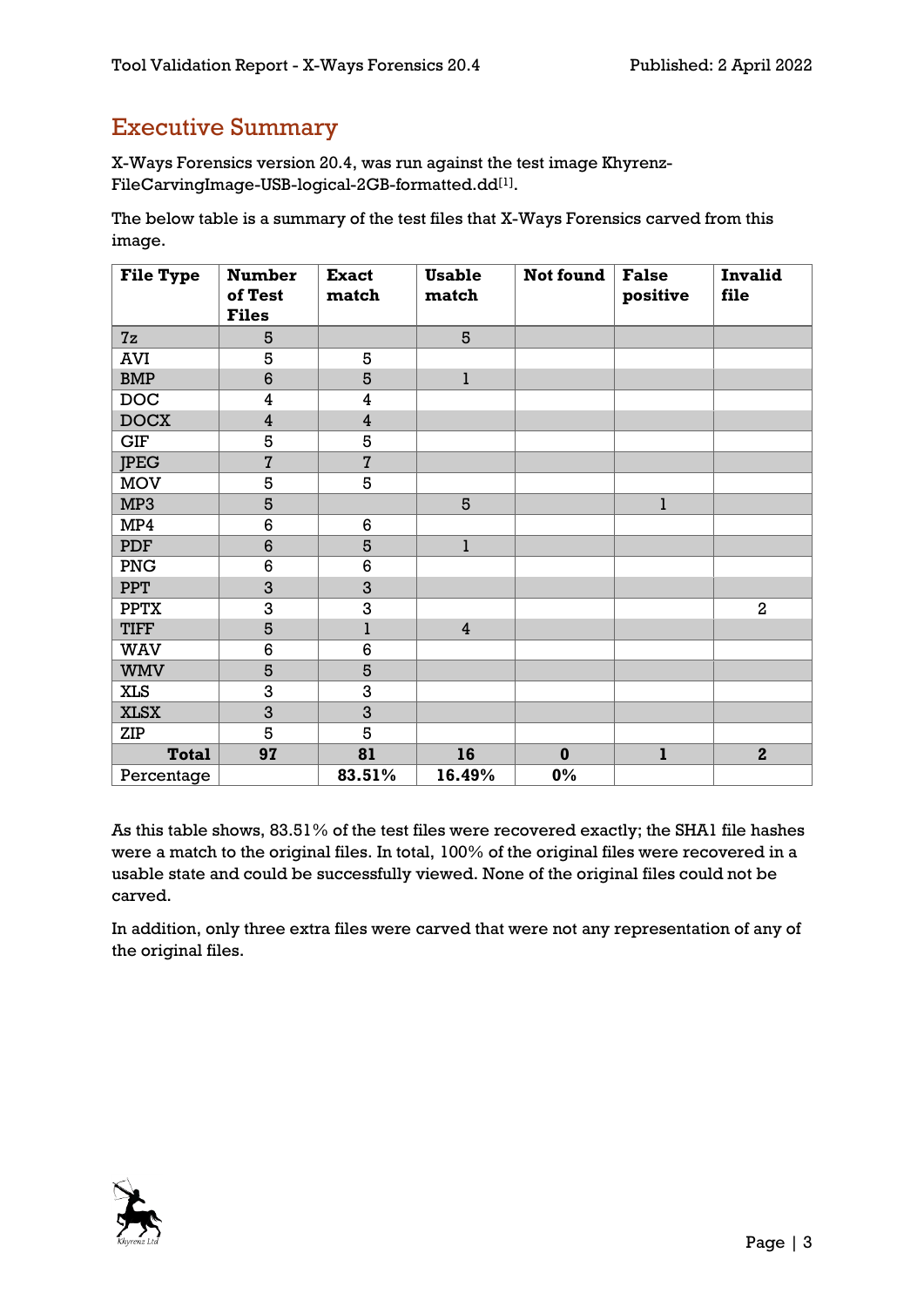### <span id="page-3-0"></span>Introduction

Khyrenz Ltd is a Digital Forensic consultancy based in the UK. We provide this report to document our tool validation process against X-Ways Forensics version 20.4.

#### <span id="page-3-1"></span>Scope

This report documents the results obtained by testing file carving capability within X-Ways Forensics, version 20.4, against the raw image file: Khyrenz-FileCarvingImage-USB-logical-2GB-formatted.dd. This image file, as well as a full list of files contained within deleted space in this image, are provided at: https://www.khyrenz.com/resources/.

X-Ways Forensics was run on a Windows 10 Professional 21H2 system and the default configuration was used. The following processing options were selected using the f10 menu:

- File header signature search (select all)
- Compute hash (MD5 and SHA1)

#### <span id="page-3-2"></span>Measuring Test Results

How well the tool performs against expected results is categorized as follows:

- 1. Exact match: Number of carved files that match on SHA1 file hash to an original test file
- 2. Usable match: Number of carved files that can be successfully opened and viewed, and appear similar to an original test file, so can be reasonably determined to be a 'usable' version of an original
- 3. Not found: No carved files match the hash or appear similar to any original files
- 4. False positive: A carved file is a valid file and can be opened/viewed, but is not similar to an original file (for example, may be an embedded file within an original file)
- 5. Invalid file: A carved file that cannot be opened or viewed

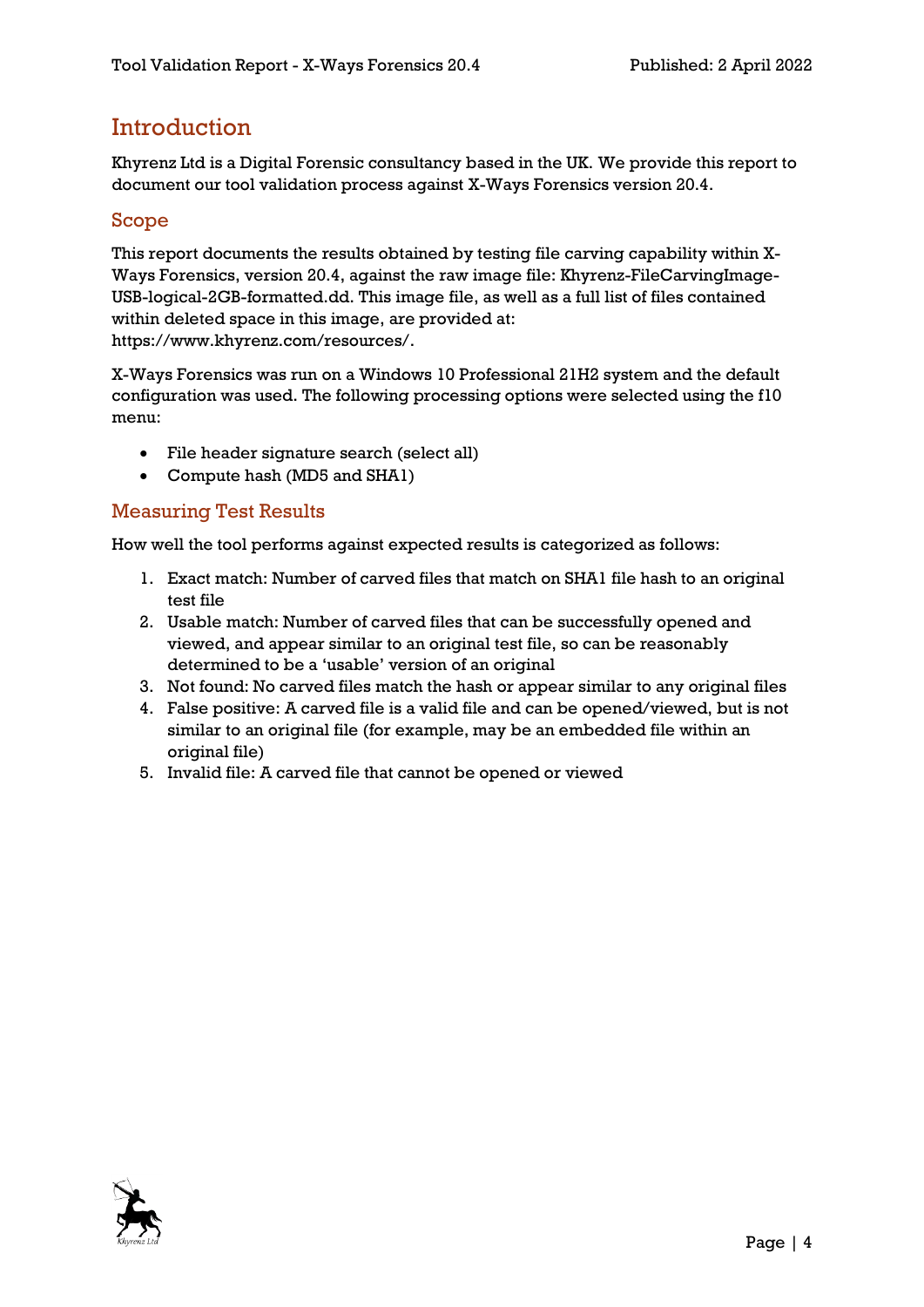## <span id="page-4-0"></span>Test Data

#### <span id="page-4-1"></span>Test Image Creation Process

A selection of test files of varying file formats was collected or generated, and then copied onto a USB device, which had been formatted to contain a 2GB FAT16 volume. This volume was subsequently re-formatted using the built-in Windows 'quick format' process, in order to remove filesystem metadata.

A raw logical image of the USB device volume was generated using FTK Imager 4.2.0.13[2] .

#### <span id="page-4-2"></span>Test File Summary

A summary of test files added to the USB before it was re-formatted is provided below. A more detailed list of individual files is provided in Appendix 1 - [Test Files to be Carved.](#page-13-0)

| <b>File Type</b>   | <b>Number of Test</b><br><b>Files</b> |
|--------------------|---------------------------------------|
| 7z                 | 5                                     |
| <b>AVI</b>         | 5                                     |
| <b>BMP</b>         | 6                                     |
| <b>DOC</b>         | 4                                     |
| <b>DOCX</b>        | 4                                     |
| <b>GIF</b>         | 5                                     |
| <b>JPEG</b>        | $\overline{7}$                        |
| <b>MOV</b>         | 5                                     |
| MP3                | 5                                     |
| MP4                | 6                                     |
| PDF                | 6                                     |
| PNG                | 6                                     |
| <b>PPT</b>         | 3                                     |
| <b>PPTX</b>        | 3                                     |
| <b>TIFF</b>        | 5                                     |
| <b>WAV</b>         | 6                                     |
| <b>WMV</b>         | 5                                     |
| <b>XLS</b>         | 3                                     |
| <b>XLSX</b>        | 3                                     |
| ZIP                | 5                                     |
| <b>Grand Total</b> | 97                                    |

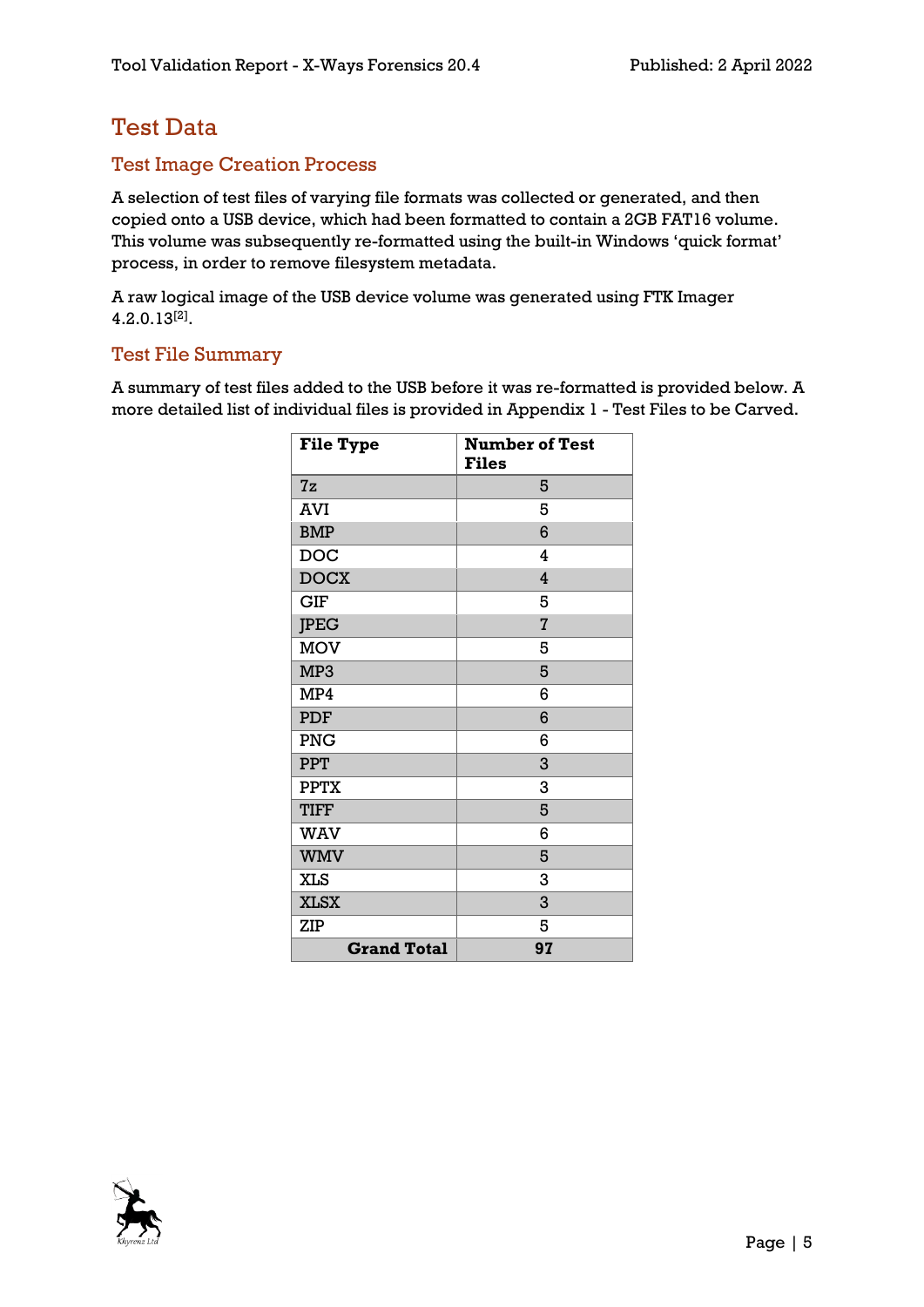## Test Results

The table below shows details regarding the files carved from the test image by foremost.

<span id="page-5-0"></span>

| Type       | <b>Filename</b>                       | <b>SHA1</b>                                  | <b>Exact</b><br>match | <b>Usable</b><br>match | Not found | <b>False</b><br>positive | <b>Invalid file</b> |
|------------|---------------------------------------|----------------------------------------------|-----------------------|------------------------|-----------|--------------------------|---------------------|
| 7z         | $AVI-7z$                              | fd4dlbe9e8ffec39701d3<br>58898fed10437b0561b |                       | 000096.7z              |           |                          |                     |
| 7z         | BMP.7z                                | el3b931da505clc5led6<br>653273de8d9d2df67dcc |                       | 000097.7z              |           |                          |                     |
| 7z         | DOC-XLS-PPT.7z                        | edb13fe1559ba71696bb<br>309840bfcf0022228799 |                       | 000098.7z              |           |                          |                     |
| 7z         | CIF.7z                                | a70caf5187b383aa5364c<br>fc97b5db8287fa3aa54 |                       | 000099.7z              |           |                          |                     |
| 7z         | PEG.7z                                | 4cceb50966356b852883<br>b9925fcc9e58f410fa2a |                       | 000100.7z              |           |                          |                     |
| <b>AVI</b> | 1280.avi                              | 8351e1bd6f08fe3419907<br>140edd6fcbf00acc46e | 000101.avi            |                        |           |                          |                     |
| <b>AVI</b> | <b>Bubble Turning Into</b><br>Ice.avi | 85bc9cafcacdd41f9b81a<br>ce58bd33fba0c432c7d | 000102.avi            |                        |           |                          |                     |
| <b>AVI</b> | file_example_AVI_1920_<br>2_3MG.avi   | 573400d5d649e6ce8d9c<br>02723e70618a17cd631f | 000103.avi            |                        |           |                          |                     |
| <b>AVI</b> | file_example_AVI_480_7<br>50kB.avi    | a188ed66e68f77729b8cf<br>ac92913427ab6b1677f | 000104.avi            |                        |           |                          |                     |
| <b>AVI</b> | sample-avi-file.avi                   | 246eecb4053487a61914<br>510389ec300bdaf7f3c6 | 000105.avi            |                        |           |                          |                     |
| <b>BMP</b> | <b>GRN.BMP</b>                        | b367e7e0d95e6f1bd769<br>f39bc0b5e2e7d4a6bb62 | 000001.bmp            |                        |           |                          |                     |
| <b>BMP</b> | <b>MARBLES.BMP</b>                    | eec5e6afdd264d6ff867d<br>038aa274c4bc42619b4 | 000002.bmp            |                        |           |                          |                     |
| <b>BMP</b> | <b>RAY.BMP</b>                        | e44237allee0d4blcb63<br>e1876dc4040b805e43b6 |                       | 000003.bmp             |           |                          |                     |

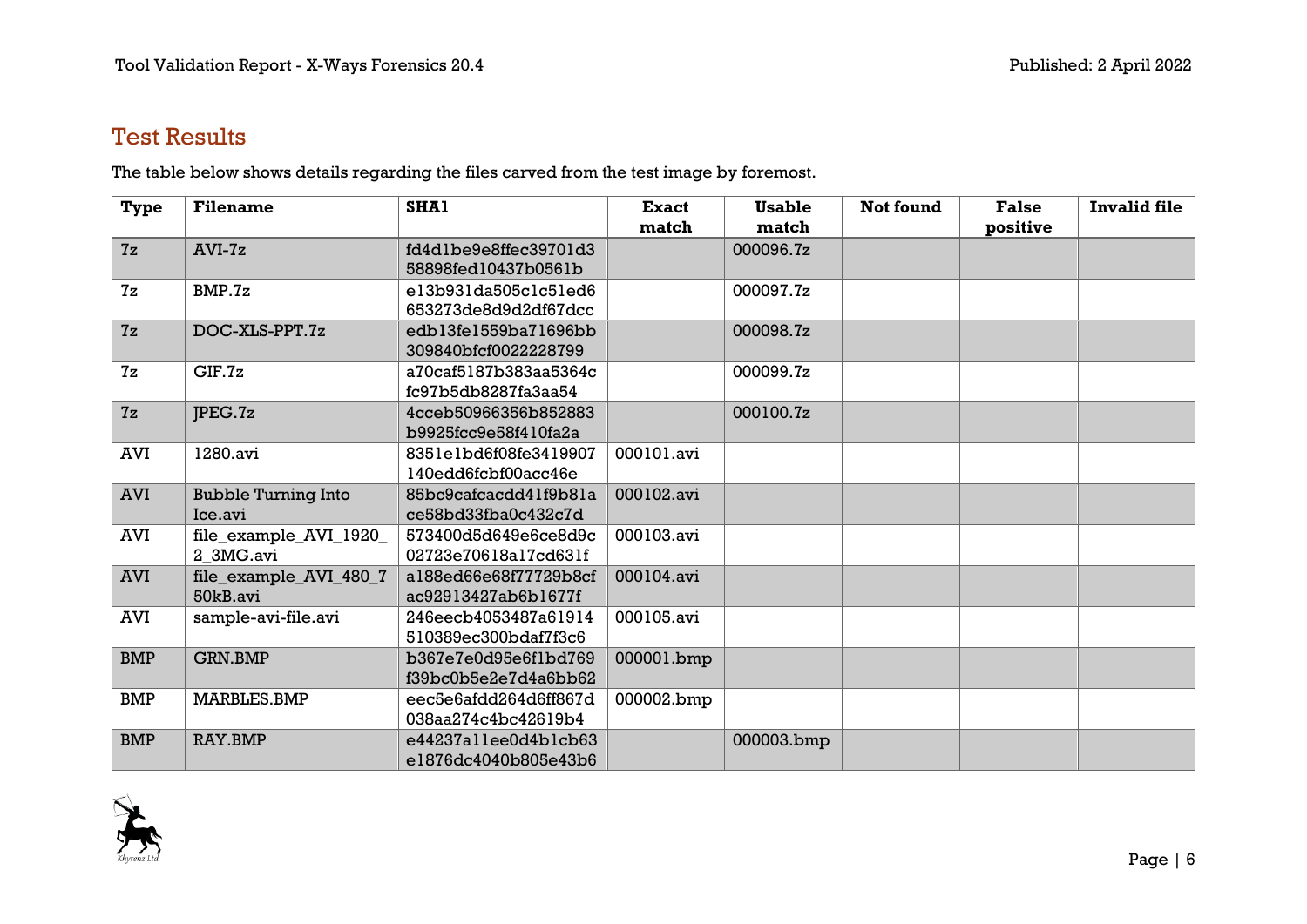| <b>Type</b> | <b>Filename</b>         | <b>SHA1</b>            | <b>Exact</b> | <b>Usable</b> | Not found | <b>False</b> | <b>Invalid file</b> |
|-------------|-------------------------|------------------------|--------------|---------------|-----------|--------------|---------------------|
|             |                         |                        | match        | match         |           | positive     |                     |
| <b>BMP</b>  | sample_5184×3456.bmp    | bf6c6aa681f20aldd561b  | 000004.bmp   |               |           |              |                     |
|             |                         | ad7945d441d771b418a    |              |               |           |              |                     |
| <b>BMP</b>  | <b>Small Sample BMP</b> | leb09379dfb4bc35511a   | 000005.bmp   |               |           |              |                     |
|             | Image File              | a5a1db83e652c5c64604   |              |               |           |              |                     |
|             | Download.bmp            |                        |              |               |           |              |                     |
| BMP         | Yellow_star.bmp         | 4f2e9da3e1a467fe0182d  | 000006.bmp   |               |           |              |                     |
|             |                         | 05d7accdd28ee7f76fb    |              |               |           |              |                     |
| <b>DOC</b>  | file-sample_1MB.doc     | 8f3498bfbe75fb34e809f  | 000007.doc   |               |           |              |                     |
|             |                         | c7ced3f4cc6f4acc92c    |              |               |           |              |                     |
| <b>DOC</b>  | SampleDOCFile_200kb.    | 0f1e886f7399fe033c3190 | 000015.doc   |               |           |              |                     |
|             | doc                     | bcda7927550c22da8e     |              |               |           |              |                     |
| <b>DOC</b>  | SampleDOCFile_5000kb    | e9e798cac0a97648c95c   | 000016.doc   |               |           |              |                     |
|             | .doc                    | 21cfa9545659d6d0c2a3   |              |               |           |              |                     |
| <b>DOC</b>  | <b>USB</b> connection   | 4665ec3e161f882f1430f8 | 000017.doc   |               |           |              |                     |
|             | artifacts.doc           | 62d7a14e6b12ddf6ec     |              |               |           |              |                     |
| <b>DOCX</b> | 15-MB-docx-file-        | 00da85c39ff564d6fc34b  | 000019.docx  |               |           |              |                     |
|             | download.docx           | 0449323a2ef253de8fc    |              |               |           |              |                     |
| <b>DOCX</b> | file-sample_500kB.docx  | 9a0881226460bf5d0eal   | 000021.docx  |               |           |              |                     |
|             |                         | 7b29a843c0320b9ddlle   |              |               |           |              |                     |
| <b>DOCX</b> | sample-docx-file-for-   | 37537e74599278cd26c2   | 000026.docx  |               |           |              |                     |
|             | testing.docx            | a29237cefe067e237f8d   |              |               |           |              |                     |
| <b>DOCX</b> | Using WSL.docx          | 3661e7dd597f5931a494   | 000028.docx  |               |           |              |                     |
|             |                         | 335a643513f0198efb6f   |              |               |           |              |                     |
| <b>GIF</b>  | giphy (1).gif           | a6768bff9c6d5c9cbc37c  | 000029.gif   |               |           |              |                     |
|             |                         | e55bf432109f321fab9    |              |               |           |              |                     |
| <b>GIF</b>  | giphy (2).gif           | d0012d8bf6f633972049e  | 000030.gif   |               |           |              |                     |
|             |                         | 917ede588880d416b95    |              |               |           |              |                     |
| <b>GIF</b>  | giphy.gif               | 799521e3a568a270b625   | 000031.gif   |               |           |              |                     |
|             |                         | 9fa7c1565d7adec96c18   |              |               |           |              |                     |

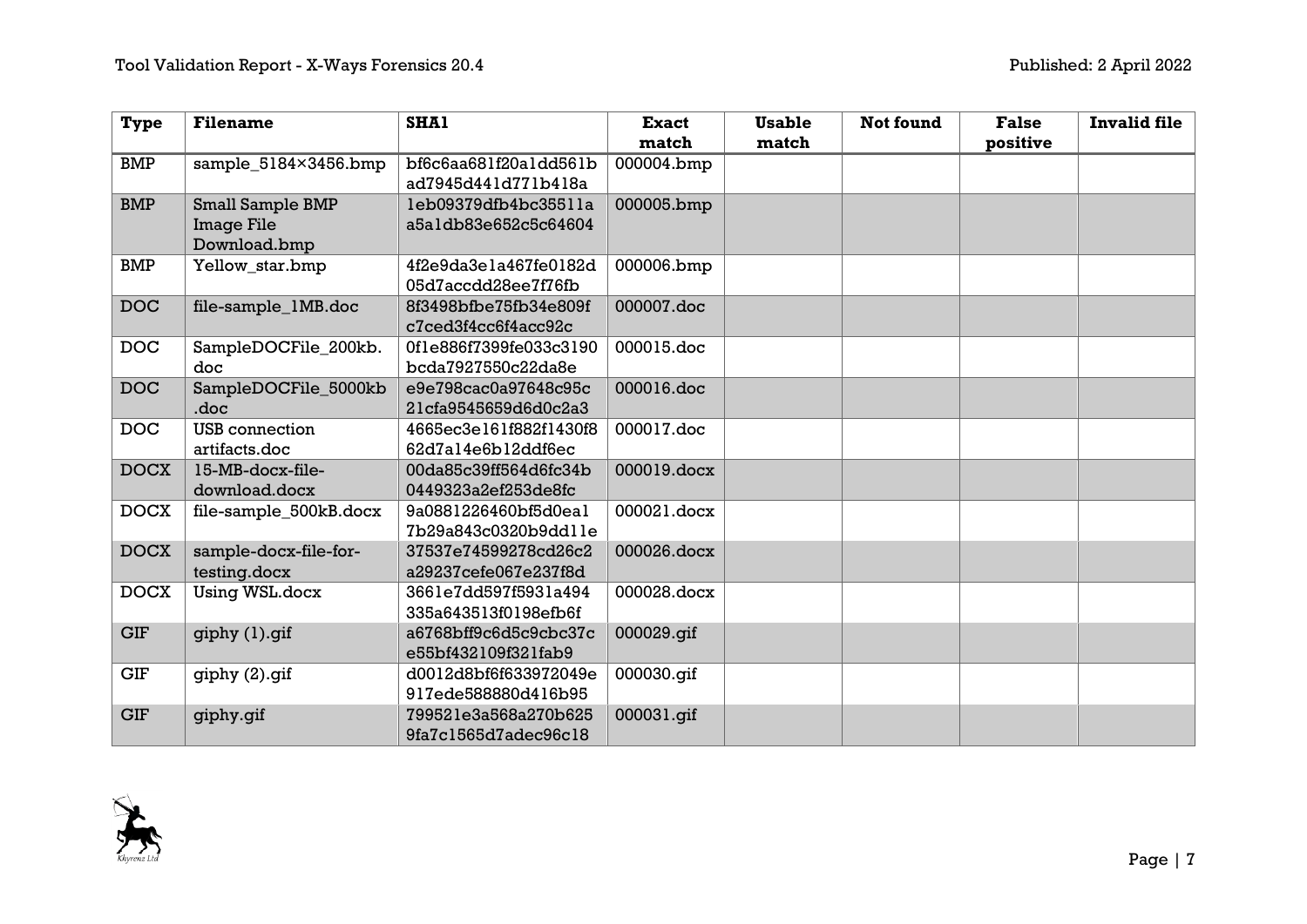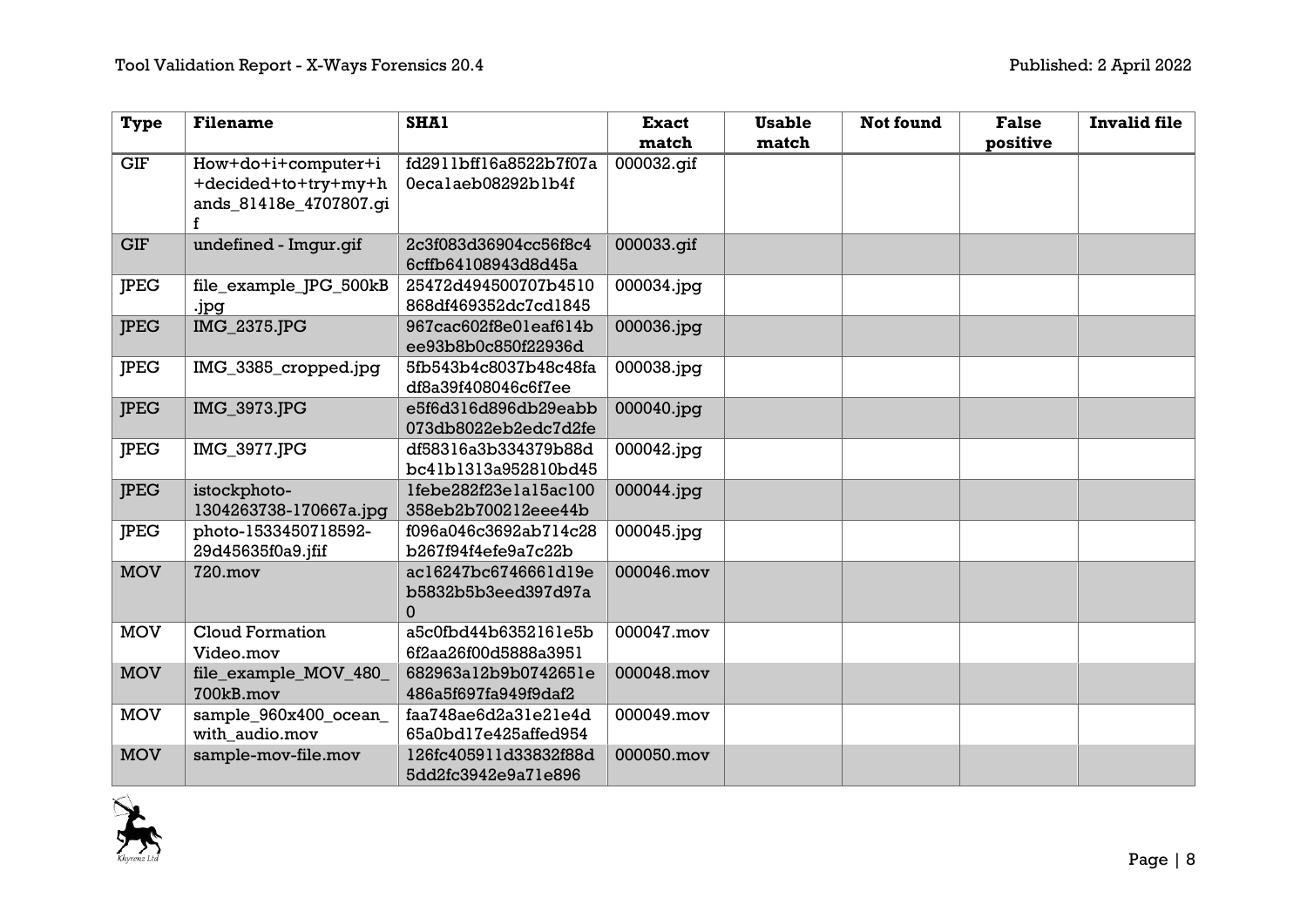| <b>Type</b>     | <b>Filename</b>        | <b>SHA1</b>            | <b>Exact</b> | <b>Usable</b> | Not found | <b>False</b> | <b>Invalid file</b> |
|-----------------|------------------------|------------------------|--------------|---------------|-----------|--------------|---------------------|
|                 |                        |                        | match        | match         |           | positive     |                     |
| MP <sub>3</sub> | file example MP3 700K  | dae94d2ae419b398c977   |              | 000051mp3     |           |              |                     |
|                 | Bmp3                   | f27f4190680715ae10c3   |              |               |           |              |                     |
| MP <sub>3</sub> | Kalimba.mp3            | ba795c011958b7c8c628   |              | 000053.mp3    |           |              |                     |
|                 |                        | abba468bd762beda403    |              |               |           |              |                     |
|                 |                        | e                      |              |               |           |              |                     |
| MP3             | sample3.mp3            | 787cc2c7ef51d56d9118   |              | 000054.mp3    |           |              |                     |
|                 |                        | d723229d8fdafdbefad5   |              |               |           |              |                     |
| MP <sub>3</sub> | sample4.mp3            | e3f539fd64c27bcb8f6fc6 |              | 000055.mp3    |           |              |                     |
|                 |                        | 8486761b6b1d16549a     |              |               |           |              |                     |
| MP3             | Symphony No.6 (1st     | 9663ba6cald35c2ac59e   |              | 000056.mp3    |           |              |                     |
|                 | movement).mp3          | 94d51775ce775e518dac   |              |               |           |              |                     |
| MP <sub>3</sub> |                        |                        |              |               |           | 000052.mp3   |                     |
| MP4             | file_example_MP4_1920  | a8ddbbcacc224b427f5b   | 000057.mp4   |               |           |              |                     |
|                 | 18MGmp4                | 7cal4bdf4lb692291730   |              |               |           |              |                     |
| MP4             | qiphy360p(1).mp4       | 7a65df084f0400e89fac78 | 000058.3qp   |               |           |              |                     |
|                 |                        | f247a76fc4b45d851c     |              |               |           |              |                     |
| MP4             | qiphy360p.mp4          | c578124221db590a00bb   | 000059.3qp   |               |           |              |                     |
|                 |                        | 507202e2dbdb765dccc    |              |               |           |              |                     |
|                 |                        | $\overline{a}$         |              |               |           |              |                     |
| MP4             | sample_1280x720_surfin | 406ecad499e84370fa8bf  | 000061.3qp   |               |           |              |                     |
|                 | q_with_audio.mp4       | d3db88aa548eeddc3el    |              |               |           |              |                     |
| MP4             | sample 960x540.mp4     | lae8b2fcce5b37d8a0d6   | 000062.3qp   |               |           |              |                     |
|                 |                        | afe21a0ed9757cf78cbc   |              |               |           |              |                     |
| MP4             | sample-mp4-file.mp4    | bfe8feaec39f112dfcc53b | 000060.3qp   |               |           |              |                     |
|                 |                        | bc98alc17309e0f941     |              |               |           |              |                     |
| PDF             | file-                  | cec8ad914ble9db83626   | 000063.pdf   |               |           |              |                     |
|                 | example_PDF_1MB.pdf    | b98e8d98512616975fdf   |              |               |           |              |                     |
| <b>PDF</b>      | file-sample_150kB.pdf  | 6703901978dcb3dbf2d9   | 000064.pdf   |               |           |              |                     |
|                 |                        | 915e1d3e066cfe712b0a   |              |               |           |              |                     |
| <b>PDF</b>      | pdf.pdf                | c1f95108a34228535a926  | 000065.pdf   |               |           |              |                     |
|                 |                        | 2085e784d7c3e27fc68    |              |               |           |              |                     |

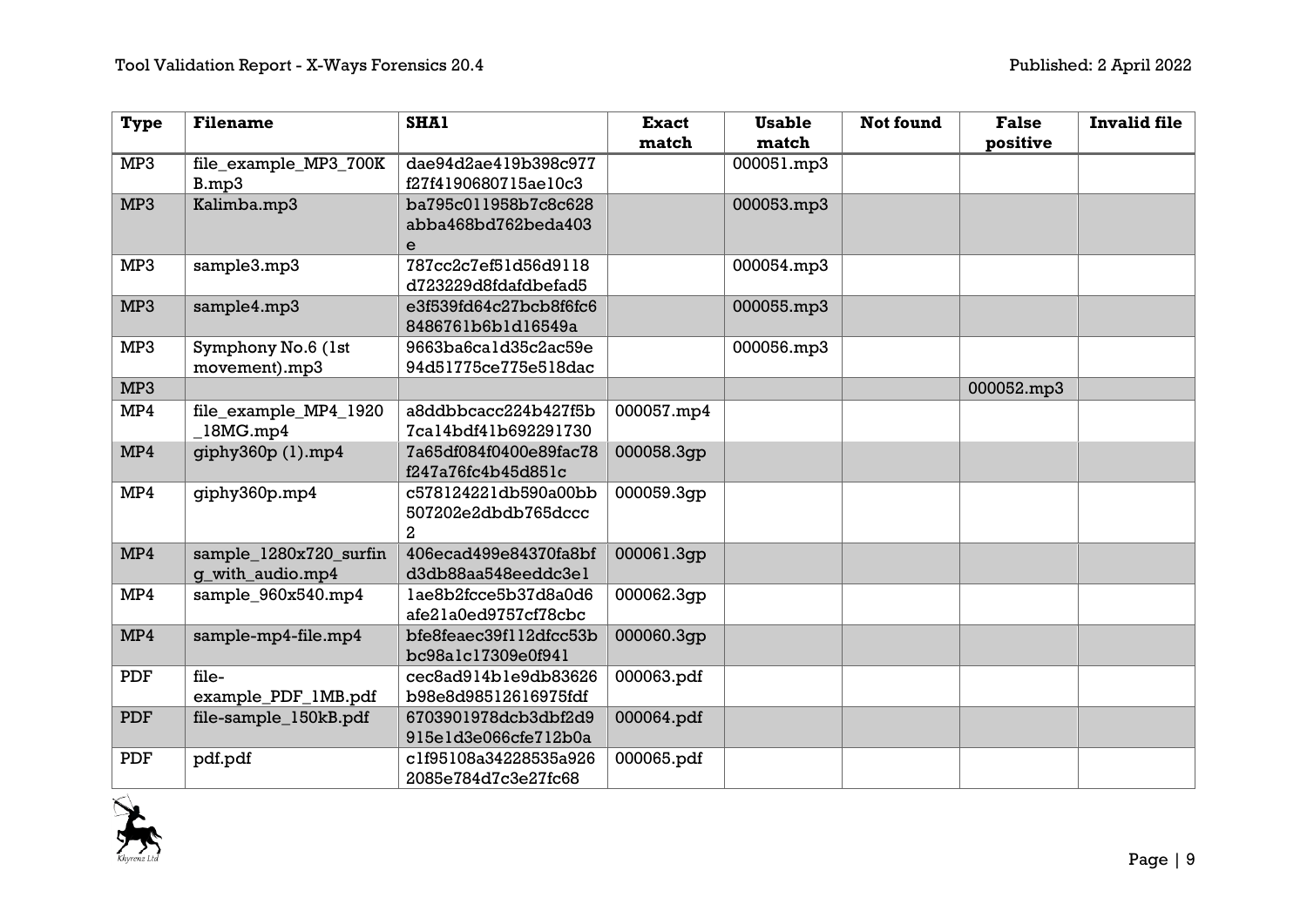| <b>Type</b> | <b>Filename</b>                                                                        | SHA1                                             | <b>Exact</b> | <b>Usable</b> | <b>Not found</b> | <b>False</b> | <b>Invalid file</b> |
|-------------|----------------------------------------------------------------------------------------|--------------------------------------------------|--------------|---------------|------------------|--------------|---------------------|
|             |                                                                                        |                                                  | match        | match         |                  | positive     |                     |
| <b>PDF</b>  | PinePhone_Data_Locatio<br>ns_Cheatsheet_khedley.<br>pdf                                | 074e4fec07c65977f9e02<br>81bae45377ebe800bd3     |              | 000066.pdf    |                  |              |                     |
| PDF         | PinePhone_Poster_khedl<br>ey.pdf                                                       | a403c9c57dff103b1893d<br>27f1efe05bcaf9fbd9b     | 000067.pdf   |               |                  |              |                     |
| <b>PDF</b>  | sample.pdf                                                                             | bfd009f500c057195ffde6<br>6fae64f92fa5f59b72     | 000068.pdf   |               |                  |              |                     |
| PNG         | 2cd43b_16d40260a2274<br>e6fb87d101c321eac17<br>mv2.pnq                                 | 32b7bf753e866e0d7b41<br>419af529ab3clebe3aa3     | 000069.png   |               |                  |              |                     |
| <b>PNG</b>  | 2cd43b_daa95a985dde4<br>2a3af5a63b597f45ac9_m<br>v <sub>2.pnq</sub>                    | 045d49e8c7f4184ef19a6<br>9122f58aaa431f44e6a     | 000079.png   |               |                  |              |                     |
| <b>PNG</b>  | pngwing.com (1).png                                                                    | cc5bf259f661d72b5ca78<br>b9e6f58efb3eeafee28     | 000071.png   |               |                  |              |                     |
| PNG         | pngwing.com.png                                                                        | 8317e78a842bc9fdbbf3<br>c83e66326693a489fe3d     | 000072.png   |               |                  |              |                     |
| <b>PNG</b>  | transparent-maple-leaf-<br>5f8ec1dd91fa41.5756612<br>016031912615979.pnq               | db0e388e61bf72e5742f<br>edb5389e6ecf90f07372     | 000073.png   |               |                  |              |                     |
| PNG         | transparent-owl-icon-<br>autumn-icon-<br>60b5ed32573f44.587603<br>0416225354743574.png | 29b523ab7c3dd585430e<br>13f383293bcb84d7749d     | 000074.png   |               |                  |              |                     |
| <b>PPT</b>  | file_example_PPT_1MB.<br>ppt                                                           | 3d30846c0c62832fd05d<br>lc424fb650cf4da6ae23     | 000008.ppt   |               |                  |              |                     |
| <b>PPT</b>  | file_example_PPT_250kB<br>.ppt                                                         | cb8ea4114148bc57e731<br>7b3d0aa72ebe53dbe38<br>6 | 000009.ppt   |               |                  |              |                     |
| <b>PPT</b>  | PinePhone Forensics.ppt                                                                | 74485b034cllb8c57d7c<br>3a372e97a34adf02aa44     | 000012.ppt   |               | ✓                |              |                     |

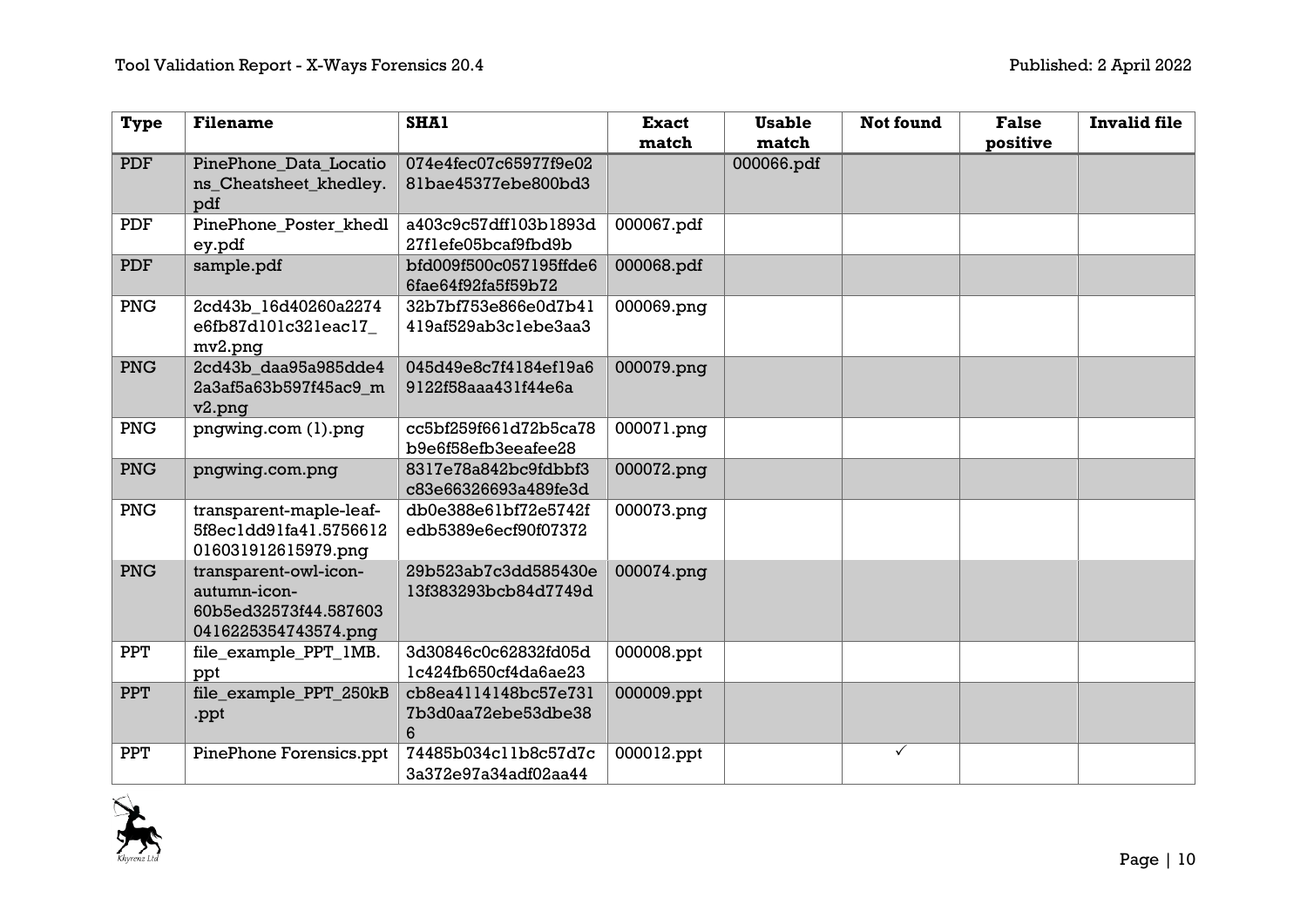| <b>Type</b> | <b>Filename</b>           | <b>SHA1</b>           | <b>Exact</b> | <b>Usable</b> | <b>Not found</b> | <b>False</b> | <b>Invalid file</b> |
|-------------|---------------------------|-----------------------|--------------|---------------|------------------|--------------|---------------------|
|             |                           |                       | match        | match         |                  | positive     |                     |
| <b>PPTX</b> | 160930-artificial-        | 4203a60c4b88f7aad967  | 000020.pptx  |               |                  |              |                     |
|             | intelligence-template-    | 20be8d5171e2afacf10e  |              |               |                  |              |                     |
|             | 16x9.pptx                 |                       |              |               |                  |              |                     |
| <b>PPTX</b> | pptxl.pptx                | c666363ec2d45b7alc91  | 000024.pptx  |               |                  |              |                     |
|             |                           | 1427f7690c1bb6313c2a  |              |               |                  |              |                     |
| <b>PPTX</b> | pptx2.pptx                | c3f3e076c62eee7bf82ed | 000025.pptx  |               |                  |              |                     |
|             |                           | 32325faa0d5f79f1596   |              |               |                  |              |                     |
| <b>PPTX</b> |                           |                       |              |               |                  |              | $\overline{a}$      |
| <b>TIFF</b> | CCITT 1.TIF               | a2leef750984d9laaddb  |              | 000075.tif    |                  |              |                     |
|             |                           | a931361bbebe44a23568  |              |               |                  |              |                     |
| <b>TIFF</b> | file_example_TIFF_10M     | 837ae56fd74b69427b7b  |              | 000076.tif    |                  |              |                     |
|             | <b>B.tiff</b>             | 9511f1065616ffbc3b9e  |              |               |                  |              |                     |
| <b>TIFF</b> | FLAG T24.TIF              | 4c06fdc1b38c4283835b  | 000077.tif   |               |                  |              |                     |
|             |                           | 8f89687390042f84a92b  |              |               |                  |              |                     |
| <b>TIFF</b> | Sample-Tiff-File-         | 3c560462efd9f4182b0da |              | 000078.tif    |                  |              |                     |
|             | download-for-Testing.tiff | 5c3192258384390424c   |              |               |                  |              |                     |
| <b>TIFF</b> | Tiff-Image-File-          | dd85696006a32f8f7fa25 |              | 00079.tif     |                  |              |                     |
|             | Download.tiff             | 755f8cef99c8150196f   |              |               |                  |              |                     |
| <b>WAV</b>  | BabyElephantWalk60.w      | b816c31a23ae448bb089  | 000080.wav   |               |                  |              |                     |
|             | av                        | 0f5221f256a90d0e9745  |              |               |                  |              |                     |
| <b>WAV</b>  | bird caw2.wav             | 49f1e127edbcef4adf8ad | 000081.wav   |               |                  |              |                     |
|             |                           | 89a297a8adca5735b63   |              |               |                  |              |                     |
| <b>WAV</b>  | crickets.wav              | fb7ece704403a47692b6  | 000082.wav   |               |                  |              |                     |
|             |                           | c2625324d2b11764ed6d  |              |               |                  |              |                     |
| <b>WAV</b>  | Fanfare60.wav             | 762d3a658519190f4b5f1 | 000083.wav   |               |                  |              |                     |
|             |                           | 374964f959d419cf875   |              |               |                  |              |                     |
| <b>WAV</b>  | file_example_WAV_5M       | 40955508715da2d5bd78  | 000084.wav   |               |                  |              |                     |
|             | G.way                     | 546fc8ed9edcca07100e  |              |               |                  |              |                     |
| <b>WAV</b>  | taunt.wav                 | 2988a818ebd6a373ca37  | 000085.wav   |               |                  |              |                     |
|             |                           | ecd0a0bf9123880c5758  |              |               |                  |              |                     |

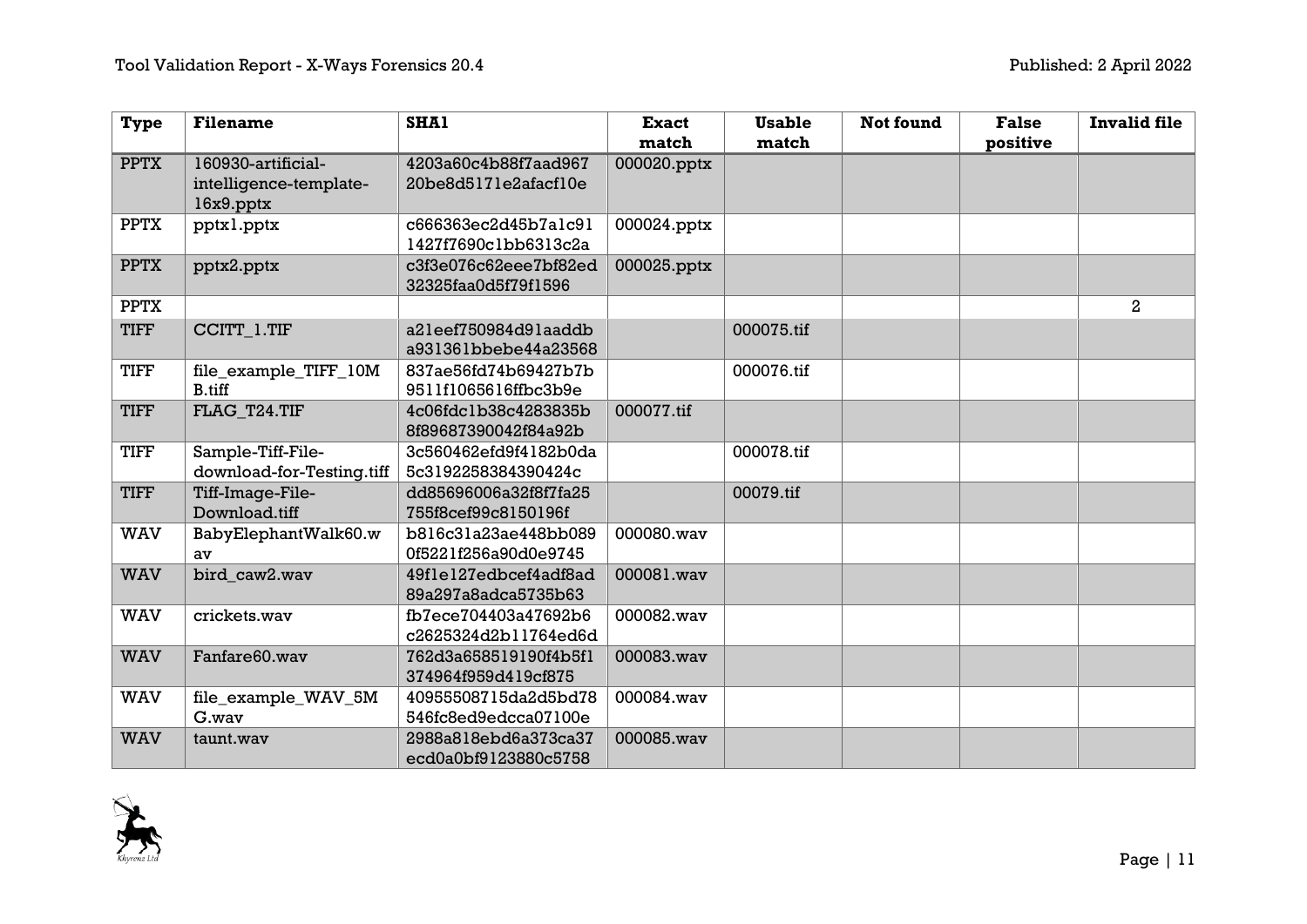| <b>Type</b> | <b>Filename</b>         | <b>SHA1</b>            | <b>Exact</b> | <b>Usable</b> | Not found | <b>False</b> | <b>Invalid file</b> |
|-------------|-------------------------|------------------------|--------------|---------------|-----------|--------------|---------------------|
|             |                         |                        | match        | match         |           | positive     |                     |
| <b>WMV</b>  | 1280.wmv                | 814a49657d5e01a0f1716  | 000086.wmv   |               |           |              |                     |
|             |                         | 34ddebc664c98a8a6ec    |              |               |           |              |                     |
| <b>WMV</b>  | file_example_WMV_480    | lc4d2e7cce26714dcda8   | 000087.wmv   |               |           |              |                     |
|             | 1 2MB.wmv               | 7cc52fbca695b377b389   |              |               |           |              |                     |
| <b>WMV</b>  | sample_3840x2160.wmv    | 6ee26e2c8d98aa6d3e62   | 000089.wmv   |               |           |              |                     |
|             |                         | dc323ec48e03ba392a2b   |              |               |           |              |                     |
| <b>WMV</b>  | sample-wmv-file.wmv     | a59d51d161b52196aeb    | 000088.wmv   |               |           |              |                     |
|             |                         | de4f9c1585c206a9b08a   |              |               |           |              |                     |
|             |                         | 3                      |              |               |           |              |                     |
| <b>WMV</b>  | Video2.WMV              | 66d457ecfcb8ee65c9f84  | 000090.wmv   |               |           |              |                     |
|             |                         | lf77ae737ab9laaallc    |              |               |           |              |                     |
| <b>XLS</b>  | file_example_XLS_10.xls | e0cdb9c8a7da39f97877   | 000010.xls   |               |           |              |                     |
|             |                         | 29345fd9bd617d02d539   |              |               |           |              |                     |
| <b>XLS</b>  | file_example_XLS_5000.  | 3a0d4a8ecb77244d1580   | 000011.xls   |               |           |              |                     |
|             | xls                     | b15cb9f0766c8317b073   |              |               |           |              |                     |
| <b>XLS</b>  | USB artifacts.xls       | 39a4a8f0a789578d55951  | 000018.xls   |               |           |              |                     |
|             |                         | d3fc3e00a5ec86d6b16    |              |               |           |              |                     |
| <b>XLSX</b> | file_example_XLSX_100   | 0dce77a811e9f631913c8  | 000022.xlsx  |               |           |              |                     |
|             | $0.x$ lsx               | 8elb0439la868fcc93d    |              |               |           |              |                     |
| <b>XLSX</b> | file_example_XLSX_50.x  | c94997094ad00f9f38017f | 000023.xlsx  |               |           |              |                     |
|             | <b>lsx</b>              | d94ald44al241003b6     |              |               |           |              |                     |
| <b>XLSX</b> | sample3.xlsx            | 4c82c22ee2a7478fc0d0   | 000027.xlsx  |               |           |              |                     |
|             |                         | ddea5d3c9565ff269520   |              |               |           |              |                     |
| <b>ZIP</b>  | DOCX-XLSX-PPTX.zip      | 3bc958d3d36c67342d4a   | 000091.zip   |               |           |              |                     |
|             |                         | 209def63d69a3b9c55ca   |              |               |           |              |                     |
| <b>ZIP</b>  | MOV.zip                 | d45075b85ebb217305a    | 000092.zip   |               |           |              |                     |
|             |                         | b6bac10e7f6e9aledceb   |              |               |           |              |                     |
|             |                         | 9                      |              |               |           |              |                     |
| <b>ZIP</b>  | MP3.zip                 | 7a144bc05232c3e69366   | 000093.zip   |               |           |              |                     |
|             |                         | 9elef6121ac3b94d3128   |              |               |           |              |                     |

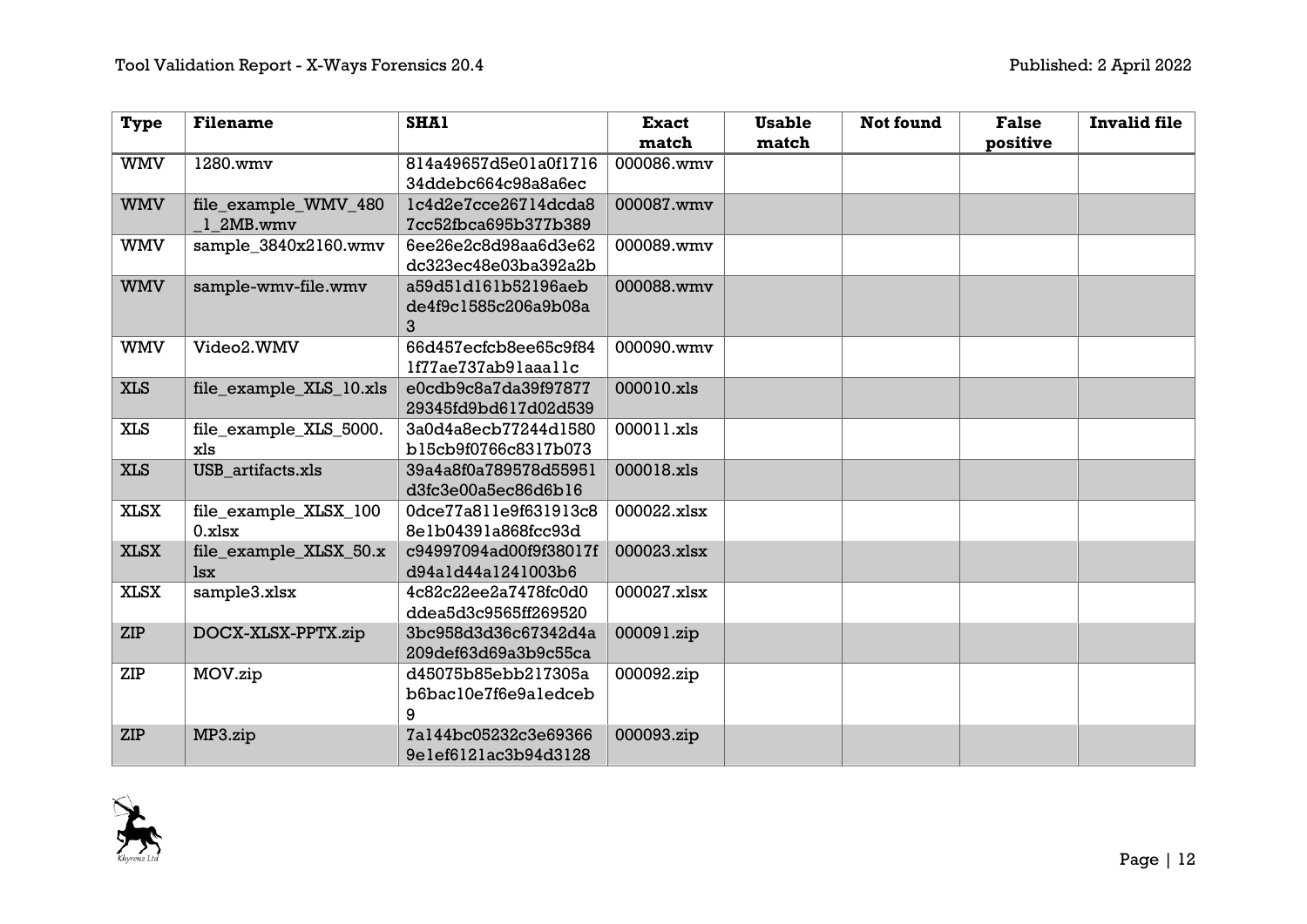| <b>Type</b> | <b>Filename</b> | <b>SHA1</b>          | <b>Exact</b> | <b>Usable</b> | Not found | <b>False</b> | <b>Invalid file</b> |
|-------------|-----------------|----------------------|--------------|---------------|-----------|--------------|---------------------|
|             |                 |                      | match        | match         |           | positive     |                     |
| ZIP         | PDF.zip         | alaa6a40d9161d0dc9fc | 000094.zip   |               |           |              |                     |
|             |                 | 546c8b239689055cb464 |              |               |           |              |                     |
| <b>ZIP</b>  | PNG.zip         | 0a342d01ac70cb9cae28 | 000095.zip   |               |           |              |                     |
|             |                 | 252805bceed415f949f9 |              |               |           |              |                     |
|             |                 | <b>Totals</b>        | 81           | 16            |           |              |                     |

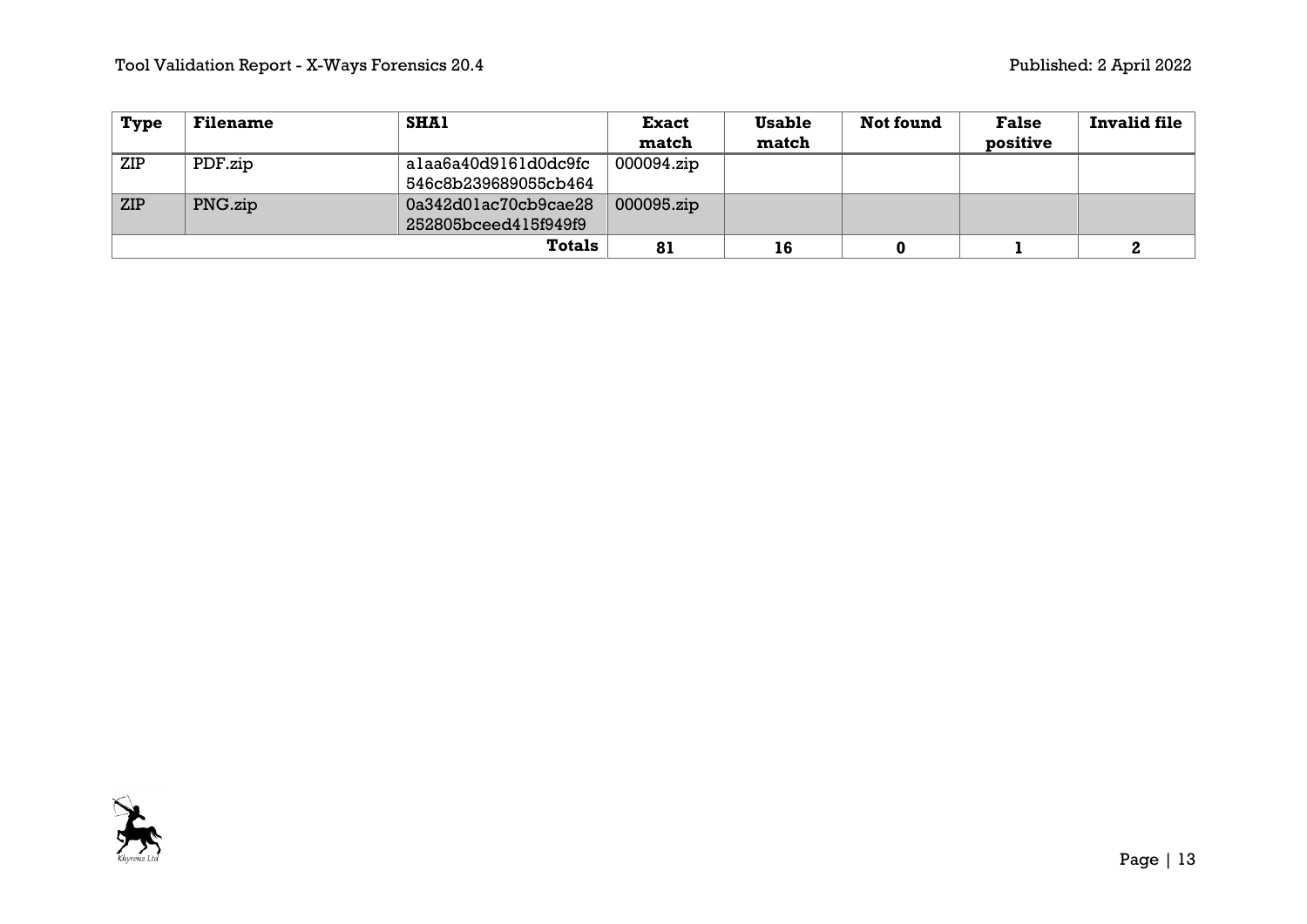## Appendix 1 - Test Files to be Carved

| Type       | <b>Filename</b>                 | Origin                                              | <b>Size</b><br>(KB) | <b>SHA1</b>             |
|------------|---------------------------------|-----------------------------------------------------|---------------------|-------------------------|
| 7z         | $AVI-Zz$                        | Created from AVI folder containing files above      | 20,393              | fd4dlbe9e8ffec39701d35  |
|            |                                 |                                                     |                     | 8898fed10437b0561b      |
| 7z         | BMP.7z                          | Created from BMP folder containing files above      | 35,524              | el3b931da505clc5led66   |
|            |                                 |                                                     |                     | 53273de8d9d2df67dcc     |
| 7z         | DOC-XLS-PPT.7z                  | Created from DOC-XLS-PPT folder containing files    | 6,933               | edb13fe1559ba71696bb3   |
|            |                                 | above                                               |                     | 09840bfcf0022228799     |
| 7z         | GIF.7z                          | Created from GIF folder containing files above      | 10,674              | a70caf5187b383aa5364cfc |
|            |                                 |                                                     |                     | 97b5db8287fa3aa54       |
| 7z         | IEG.7z                          | Created from JPEG folder containing files above     | 10,790              | 4cceb50966356b852883b   |
|            |                                 |                                                     |                     | 9925fcc9e58f410fa2a     |
| <b>AVI</b> | 1280.avi                        | https://www.appsloveworld.com/avi-video-clips-free- | 11,006              | 8351e1bd6f08fe34199071  |
|            |                                 | download/                                           |                     | 40edd6fcbf00acc46e      |
| <b>AVI</b> | Bubble Turning Into Ice.avi     | https://www.appsloveworld.com/avi-video-clips-free- | 8,850               | 85bc9cafcacdd41f9b81ac  |
|            |                                 | download/                                           |                     | e58bd33fba0c432c7d      |
| <b>AVI</b> | file_example_AVI_1920_2_3MG.avi | https://file-examples.com/index.php/sample-video-   | 2,227               | 573400d5d649e6ce8d9c0   |
|            |                                 | files/sample-avi-files-download/                    |                     | 2723e70618a17cd631f     |
| <b>AVI</b> | file_example_AVI_480_750kB.avi  | https://file-examples.com/index.php/sample-video-   | 726                 | a188ed66e68f77729b8cfa  |
|            |                                 | files/sample-avi-files-download/                    |                     | c92913427ab6b1677f      |
| <b>AVI</b> | sample-avi-file.avi             | https://www.learningcontainer.com/sample-avi-       | 8,130               | 246eecb4053487a619145   |
|            |                                 | video-file-download/                                |                     | 10389ec300bdaf7f3c6     |
| <b>BMP</b> | <b>GRN.BMP</b>                  | https://www.fileformat.info/format/bmp/sample/index | 85                  | b367e7e0d95e6f1bd769f3  |
|            |                                 | .htm                                                |                     | 9bc0b5e2e7d4a6bb62      |
| <b>BMP</b> | MARBLES.BMP                     | https://www.fileformat.info/format/bmp/sample/index | 4,165               | eec5e6afdd264d6ff867d0  |
|            |                                 | .htm                                                |                     | 38aa274c4bc42619b4      |
| <b>BMP</b> | RAY.BMP                         | https://www.fileformat.info/format/bmp/sample/index | 1,407               | e44237allee0d4blcb63e   |
|            |                                 | .htm                                                |                     | 1876dc4040b805e43b6     |
| <b>BMP</b> | sample_5184×3456.bmp            | https://filesamples.com/formats/bmp                 | 52,489              | bf6c6aa681f20aldd561ba  |
|            |                                 |                                                     |                     | d7945d441d771b418a      |
| <b>BMP</b> | Small Sample BMP Image File     | https://www.learningcontainer.com/sample-bmp-file-  | 977                 | leb09379dfb4bc3551laa   |
|            | Download.bmp                    | for-testing/                                        |                     | 5aldb83e652c5c64604     |

<span id="page-13-0"></span>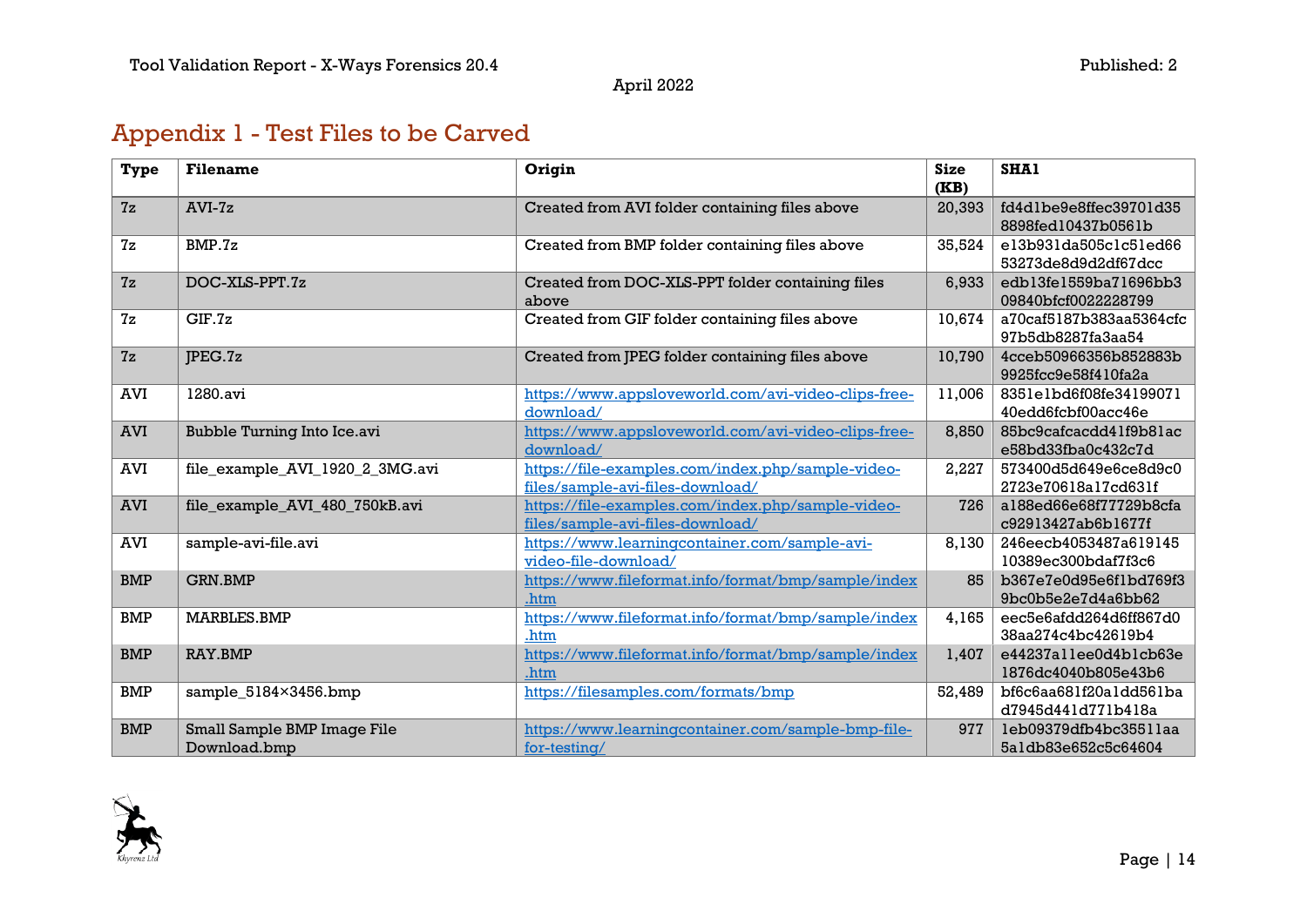| Type         | <b>Filename</b>                                                    | Origin                                                                                 | <b>Size</b><br>(KB) | SHA1                                         |
|--------------|--------------------------------------------------------------------|----------------------------------------------------------------------------------------|---------------------|----------------------------------------------|
| <b>BMP</b>   | Yellow_star.bmp                                                    | Created by khedley                                                                     | 574                 | 4f2e9da3e1a467fe0182d0<br>5d7accdd28ee7f76fb |
| <b>DOC</b>   | file-sample_1MB.doc                                                | https://file-examples.com/index.php/sample-<br>documents-download/sample-doc-download/ | 1,003               | 8f3498bfbe75fb34e809fc7<br>ced3f4cc6f4acc92c |
| <b>DOC</b>   | SampleDOCFile_200kb.doc                                            | https://sample-videos.com/download-sample-doc-<br>file.php                             | 200                 | 0fle886f7399fe033c3190b<br>cda7927550c22da8e |
| <b>DOC</b>   | SampleDOCFile_5000kb.doc                                           | https://sample-videos.com/download-sample-doc-<br>file.php                             | 5,001               | e9e798cac0a97648c95c21<br>cfa9545659d6d0c2a3 |
| <b>DOC</b>   | USB connection artifacts.doc                                       | Created by khedley                                                                     | 42                  | 4665ec3e161f882f1430f86<br>2d7al4e6bl2ddf6ec |
| <b>DOCX</b>  | 15-MB-docx-file-download.docx                                      | https://www.learningcontainer.com/sample-docx-file-<br>for-testing/                    | 32,913              | 00da85c39ff564d6fc34b04<br>49323a2ef253de8fc |
| <b>DOCX</b>  | file-sample_500kB.docx                                             | https://file-examples.com/index.php/sample-<br>documents-download/sample-doc-download/ | 539                 | 9a0881226460bf5d0ea17b<br>29a843c0320b9ddlle |
| <b>DOCX</b>  | sample-docx-file-for-testing.docx                                  | https://www.learningcontainer.com/sample-docx-file-<br>for-testing/                    | 3,818               | 37537e74599278cd26c2a2<br>9237cefe067e237f8d |
| <b>DOCX</b>  | Using WSL.docx                                                     | Created by khedley                                                                     | 15                  | 3661e7dd597f5931a49433<br>5a643513f0198efb6f |
| <b>GIF</b>   | giphy (1).gif                                                      | https://qiphy.com/qifs/hatutah-seasame-street-<br>yippers-GsiBqbwZAsWsq                | 4,224               | a6768bff9c6d5c9cbc37ce<br>55bf432109f321fab9 |
| <b>GIF</b>   | giphy (2).gif                                                      | https://qiphy.com/qifs/bicycle-besta-howtomob-<br>O7YL1FFrCxXi0                        | 4,862               | d0012d8bf6f633972049e9<br>17ede588880d416b95 |
| <b>GIF</b>   | giphy.gif                                                          | https://qiphy.com/qifs/internet-pizza-computer-<br>ZH5o2lacOA8Te                       | 274                 | 799521e3a568a270b6259f<br>a7c1565d7adec96c18 |
| $\mbox{GIF}$ | How+do+i+computer+i+decided+to+try+m<br>y+hands_81418e_4707807.gif | https://funnyjunk.com/channel/ponytime/How+do+I+<br>computer/rwwsGej/                  | 766                 | fd2911bff16a8522b7f07a0<br>ecalaeb08292blb4f |
| <b>GIF</b>   | undefined - Imgur.gif                                              | https://imqur.com/gallery/NVoF3Zi                                                      | 611                 | 2c3f083d36904cc56f8c46c<br>ffb64108943d8d45a |
| <b>JPEG</b>  | file_example_JPG_500kB.jpg                                         | https://file-examples-<br>com.qithub.io/uploads/2017/10/file example JPG 50<br>0kB.jpq | 543                 | 25472d494500707b45108<br>68df469352dc7cd1845 |
| <b>JPEG</b>  | IMG_2375.JPG                                                       | Created by khedley                                                                     | 4,264               | 967cac602f8e0leaf614be<br>e93b8b0c850f22936d |

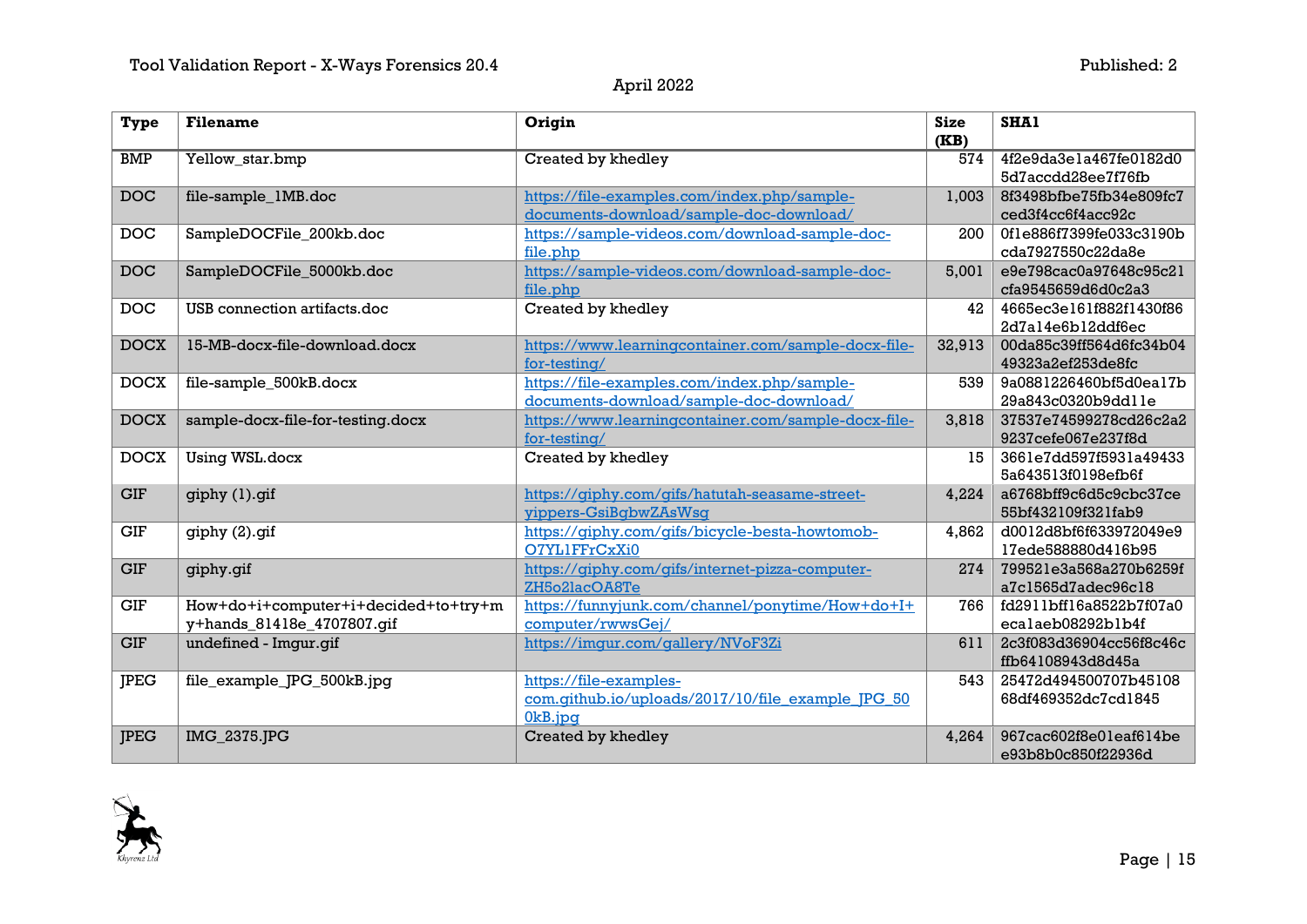| Type        | <b>Filename</b>                       | Origin                                                                                | <b>Size</b><br>(KB) | SHA1                                         |
|-------------|---------------------------------------|---------------------------------------------------------------------------------------|---------------------|----------------------------------------------|
| <b>JPEG</b> | IMG_3385_cropped.jpg                  | Created by khedley                                                                    | 138                 | 5fb543b4c8037b48c48fad<br>f8a39f408046c6f7ee |
| <b>JPEG</b> | IMG_3973.JPG                          | Created by khedley                                                                    | 3,519               | e5f6d316d896db29eabb0<br>73db8022eb2edc7d2fe |
| <b>JPEG</b> | <b>IMG 3977.JPG</b>                   | Created by khedley                                                                    | 1,725               | df58316a3b334379b88db<br>c41b1313a952810bd45 |
| <b>JPEG</b> | istockphoto-1304263738-170667a.jpg    | https://unsplash.com/s/photos/jpq                                                     | 203                 | lfebe282f23elal5ac1003<br>58eb2b700212eee44b |
| <b>JPEG</b> | photo-1533450718592-29d45635f0a9.jfif | https://unsplash.com/s/photos/jpq                                                     | 450                 | f096a046c3692ab714c28b<br>267f94f4efe9a7c22b |
| <b>MOV</b>  | 720.mov                               | https://www.appsloveworld.com/sample-mov-file-<br>download/                           | 5,512               | ac16247bc6746661d19eb<br>5832b5b3eed397d97a0 |
| <b>MOV</b>  | Cloud Formation Video.mov             | https://www.appsloveworld.com/sample-mov-file-<br>download/                           | 13,066              | a5c0fbd44b6352161e5b6f<br>2aa26f00d5888a3951 |
| <b>MOV</b>  | file_example_MOV_480_700kB.mov        | https://file-examples.com/index.php/sample-video-<br>files/sample-mov-files-download/ | 694                 | 682963a12b9b0742651e4<br>86a5f697fa949f9daf2 |
| <b>MOV</b>  | sample_960x400_ocean_with_audio.mov   | https://filesamples.com/formats/mov                                                   | 17,111              | faa748ae6d2a31e21e4d65<br>a0bd17e425affed954 |
| <b>MOV</b>  | sample-mov-file.mov                   | https://www.learningcontainer.com/mp4-sample-<br>video-files-download/                | 14,123              | 126fc405911d33832f88d5<br>dd2fc3942e9a71e896 |
| MP3         | file example MP3 700KB.mp3            | https://file-examples.com/index.php/sample-audio-<br>files/sample-mp3-download/       | 747                 | dae94d2ae419b398c977f2<br>7f4190680715ae10c3 |
| MP3         | Kalimba.mp3                           | https://www.learningcontainer.com/sample-audio-<br>file/                              | 8,218               | ba795c011958b7c8c628a<br>bba468bd762beda403e |
| MP3         | sample3.mp3                           | https://filesamples.com/formats/mp3                                                   | 1,654               | 787cc2c7ef51d56d9118d7<br>23229d8fdafdbefad5 |
| MP3         | sample4.mp3                           | https://filesamples.com/formats/mp3                                                   | 3,821               | e3f539fd64c27bcb8f6fc68<br>486761b6b1d16549a |
| MP3         | Symphony No.6 (1st movement).mp3      | https://filesamples.com/formats/mp3                                                   | 11,378              | 9663ba6ca1d35c2ac59e9<br>4d51775ce775e518dac |
| MP4         | file_example_MP4_1920_18MG.mp4        | https://file-examples.com/index.php/sample-video-<br>files/sample-mp4-files/          | 17,422              | a8ddbbcacc224b427f5b7<br>cal4bdf41b692291730 |
| MP4         | giphy360p (1).mp4                     | https://giphy.com/explore/download                                                    | 198                 | 7a65df084f0400e89fac78f<br>247a76fc4b45d851c |

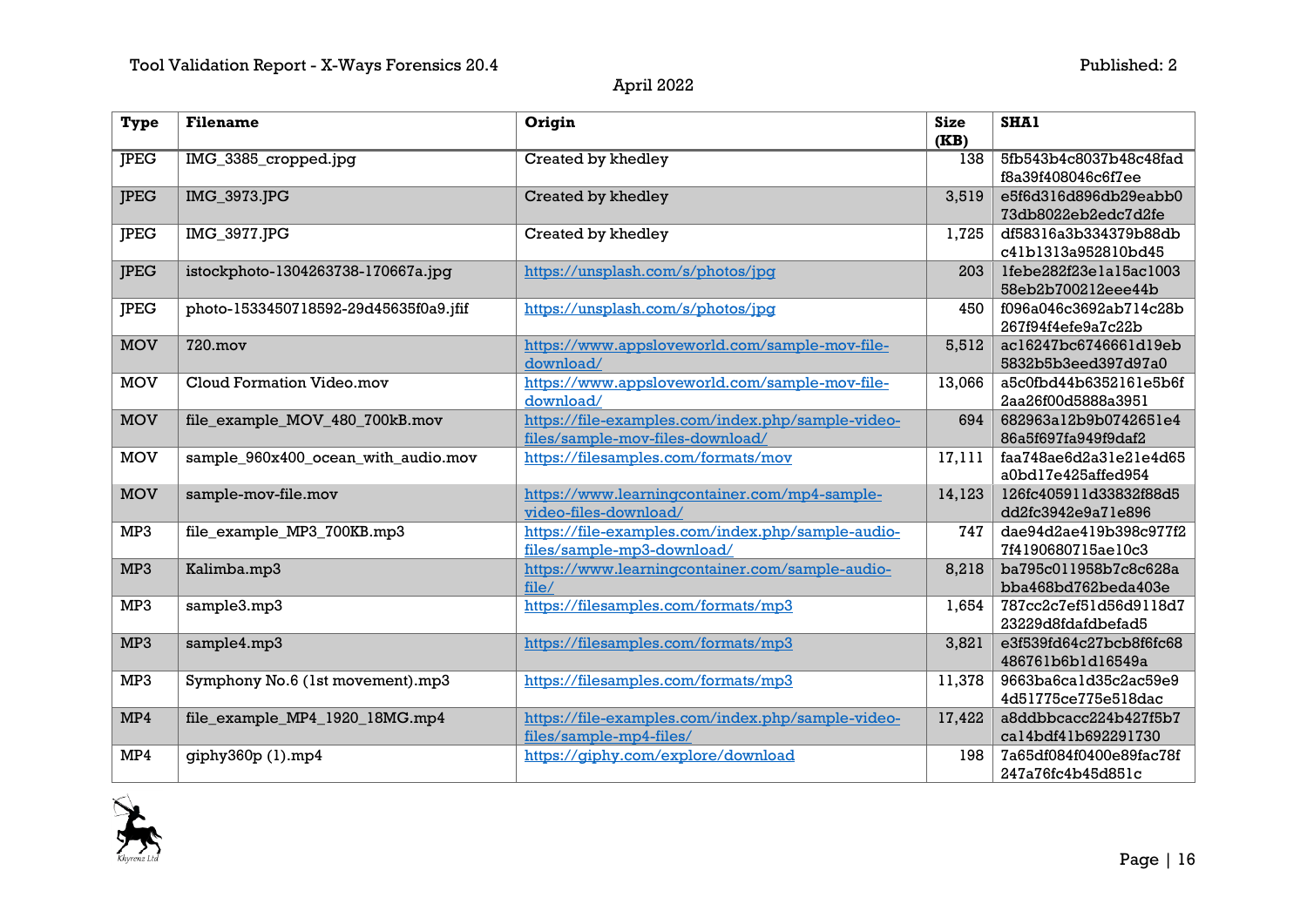| <b>Type</b> | <b>Filename</b>                                                                    | Origin                                                                                 | <b>Size</b><br>(KB) | SHA1                                         |
|-------------|------------------------------------------------------------------------------------|----------------------------------------------------------------------------------------|---------------------|----------------------------------------------|
| MP4         | giphy360p.mp4                                                                      | https://giphy.com/explore/download                                                     | 185                 | c578124221db590a00bb5<br>07202e2dbdb765dccc2 |
| MP4         | sample_1280x720_surfing_with_audio.mp4                                             | https://filesamples.com/formats/mp4                                                    | 70,072              | 406ecad499e84370fa8bfd<br>3db88aa548eeddc3el |
| MP4         | sample_960x540.mp4                                                                 | https://filesamples.com/formats/mp4                                                    | 1,290               | lae8b2fcce5b37d8a0d6af<br>e21a0ed9757cf78cbc |
| MP4         | sample-mp4-file.mp4                                                                | https://www.learningcontainer.com/mp4-sample-<br>video-files-download/                 | 10,300              | bfe8feaec39f112dfcc53bb<br>c98alc17309e0f941 |
| <b>PDF</b>  | file-example_PDF_1MB.pdf                                                           | https://file-examples.com/index.php/sample-<br>documents-download/sample-pdf-download/ | 1,018               | cec8ad914ble9db83626b<br>98e8d98512616975fdf |
| PDF         | file-sample_150kB.pdf                                                              | https://file-examples.com/index.php/sample-<br>documents-download/sample-pdf-download/ | 140                 | 6703901978dcb3dbf2d99<br>15e1d3e066cfe712b0a |
| <b>PDF</b>  | pdf.pdf                                                                            | http://www.pdf995.com/samples/pdf.pdf                                                  | 424                 | c1f95108a34228535a9262<br>085e784d7c3e27fc68 |
| <b>PDF</b>  | PinePhone_Data_Locations_Cheatsheet_khe<br>dley.pdf                                | Created by khedley                                                                     | 204                 | 074e4fec07c65977f9e028<br>lbae45377ebe800bd3 |
| <b>PDF</b>  | PinePhone_Poster_khedley.pdf                                                       | Created by khedley                                                                     | 1,152               | a403c9c57dff103b1893d2<br>7f1efe05bcaf9fbd9b |
| <b>PDF</b>  | sample.pdf                                                                         | http://www.africau.edu/images/default/sample.pdf                                       | 3 <sup>1</sup>      | bfd009f500c057195ffde66<br>fae64f92fa5f59b72 |
| PNG         | 2cd43b_16d40260a2274e6fb87d101c321eac<br>17_mv2.png                                | https://www.freepngs.com/dragon-png-images                                             | 787                 | 32b7bf753e866e0d7b414<br>19af529ab3clebe3aa3 |
| PNG         | 2cd43b_daa95a985dde42a3af5a63b597f45ac<br>9_mv2.png                                | https://www.freepngs.com/dragon-png-images                                             | 101                 | 045d49e8c7f4184ef19a69<br>122f58aaa431f44e6a |
| PNG         | pngwing.com (1).png                                                                | https://www.pngwing.com/en/free-png-zwfuf                                              | 2,955               | cc5bf259f661d72b5ca78b<br>9e6f58efb3eeafee28 |
| PNG         | pngwing.com.png                                                                    | https://www.pngwing.com/en/free-png-byvsx                                              | 548                 | 8317e78a842bc9fdbbf3c8<br>3e66326693a489fe3d |
| PNG         | transparent-maple-leaf-<br>5f8ec1dd91fa41.5756612016031912615979.p<br>nq           | https://www.subpng.com/png-daqbfi/                                                     | 3,048               | db0e388e61bf72e5742fed<br>b5389e6ecf90f07372 |
| PNG         | transparent-owl-icon-autumn-icon-<br>60b5ed32573f44.5876030416225354743574.p<br>ng | https://www.subpng.com/png-iqhvv2/                                                     | 794                 | 29b523ab7c3dd585430el<br>3f383293bcb84d7749d |

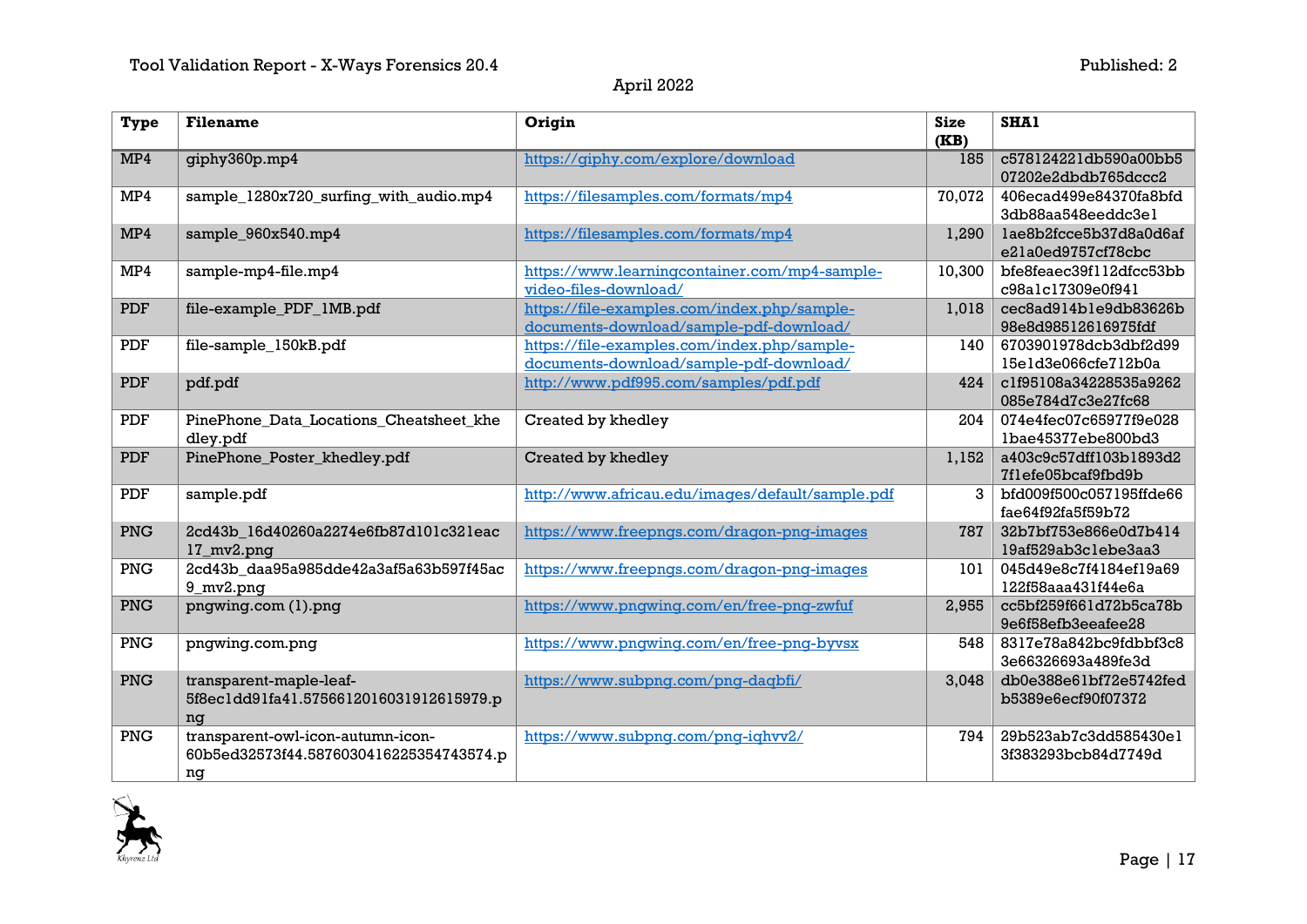| Type        | <b>Filename</b>                                          | Origin                                                                                    | <b>Size</b><br>(KB) | <b>SHA1</b>                                  |
|-------------|----------------------------------------------------------|-------------------------------------------------------------------------------------------|---------------------|----------------------------------------------|
| <b>PPT</b>  | file_example_PPT_1MB.ppt                                 | https://file-examples.com/index.php/sample-<br>documents-download/sample-ppt-file/        | 1,005               | 3d30846c0c62832fd05dlc<br>424fb650cf4da6ae23 |
| <b>PPT</b>  | file_example_PPT_250kB.ppt                               | https://file-examples.com/index.php/sample-<br>documents-download/sample-ppt-file/        | 243                 | cb8ea4114148bc57e7317<br>b3d0aa72ebe53dbe386 |
| <b>PPT</b>  | PinePhone Forensics.ppt                                  | Created by khedley                                                                        | 5,446               | 74485b034cllb8c57d7c3<br>a372e97a34adf02aa44 |
| <b>PPTX</b> | 160930-artificial-intelligence-template-<br>$16x9.$ pptx | https://www.free-power-point-templates.com/free-<br>machine-learning-powerpoint-template/ | 1,224               | 4203a60c4b88f7aad96720<br>be8d5171e2afacf10e |
| <b>PPTX</b> | pptxl.pptx                                               | https://www.appsloveworld.com/sample-pptx-file/                                           | 1,618               | c666363ec2d45b7alc911<br>427f7690c1bb6313c2a |
| <b>PPTX</b> | pptx2.pptx                                               | https://www.appsloveworld.com/sample-pptx-file/                                           | 5,885               | c3f3e076c62eee7bf82ed3<br>2325faa0d5f79f1596 |
| <b>TIFF</b> | CCITT_1.TIF                                              | https://www.fileformat.info/format/tiff/sample/                                           | 18                  | a2leef750984d9laaddba<br>931361bbebe44a23568 |
| <b>TIFF</b> | file_example_TIFF_10MB.tiff                              | https://file-examples.com/index.php/sample-images-<br>download/sample-tiff-download/      | 9,914               | 837ae56fd74b69427b7b9<br>511f1065616ffbc3b9e |
| <b>TIFF</b> | FLAG_T24.TIF                                             | https://www.fileformat.info/format/tiff/sample/                                           | 46                  | 4c06fdc1b38c4283835b8f<br>89687390042f84a92b |
| <b>TIFF</b> | Sample-Tiff-File-download-for-Testing.tiff               | https://www.learningcontainer.com/sample-tiff-file-<br>for-testing/                       | 79                  | 3c560462efd9f4182b0da5<br>c3192258384390424c |
| <b>TIFF</b> | Tiff-Image-File-Download.tiff                            | https://www.learningcontainer.com/sample-tiff-file-<br>for-testing/                       | 17,155              | dd85696006a32f8f7fa2575<br>5f8cef99c8150196f |
| <b>WAV</b>  | BabyElephantWalk60.wav                                   | https://www2.cs.uic.edu/~i101/SoundFiles/                                                 | 2,585               | b816c31a23ae448bb0890f<br>5221f256a90d0e9745 |
| <b>WAV</b>  | bird_caw2.wav                                            | https://www.wavsource.com/animals/animals.htm                                             | 46                  | 49f1e127edbcef4adf8ad8<br>9a297a8adca5735b63 |
| <b>WAV</b>  | crickets.wav                                             | https://www.wavsource.com/animals/animals.htm                                             | 222                 | fb7ece704403a47692b6c2<br>625324d2b11764ed6d |
| <b>WAV</b>  | Fanfare60.wav                                            | https://www2.cs.uic.edu/~i101/SoundFiles/                                                 | 2,585               | 762d3a658519190f4b5f13<br>74964f959d419cf875 |
| <b>WAV</b>  | file_example_WAV_5MG.wav                                 | https://file-examples.com/index.php/sample-audio-<br>files/sample-wav-download/           | 5,105               | 40955508715da2d5bd785<br>46fc8ed9edcca07100e |
| <b>WAV</b>  | taunt.way                                                | https://www2.cs.uic.edu/~i101/SoundFiles/                                                 | 90                  | 2988a818ebd6a373ca37e<br>cd0a0bf9123880c5758 |

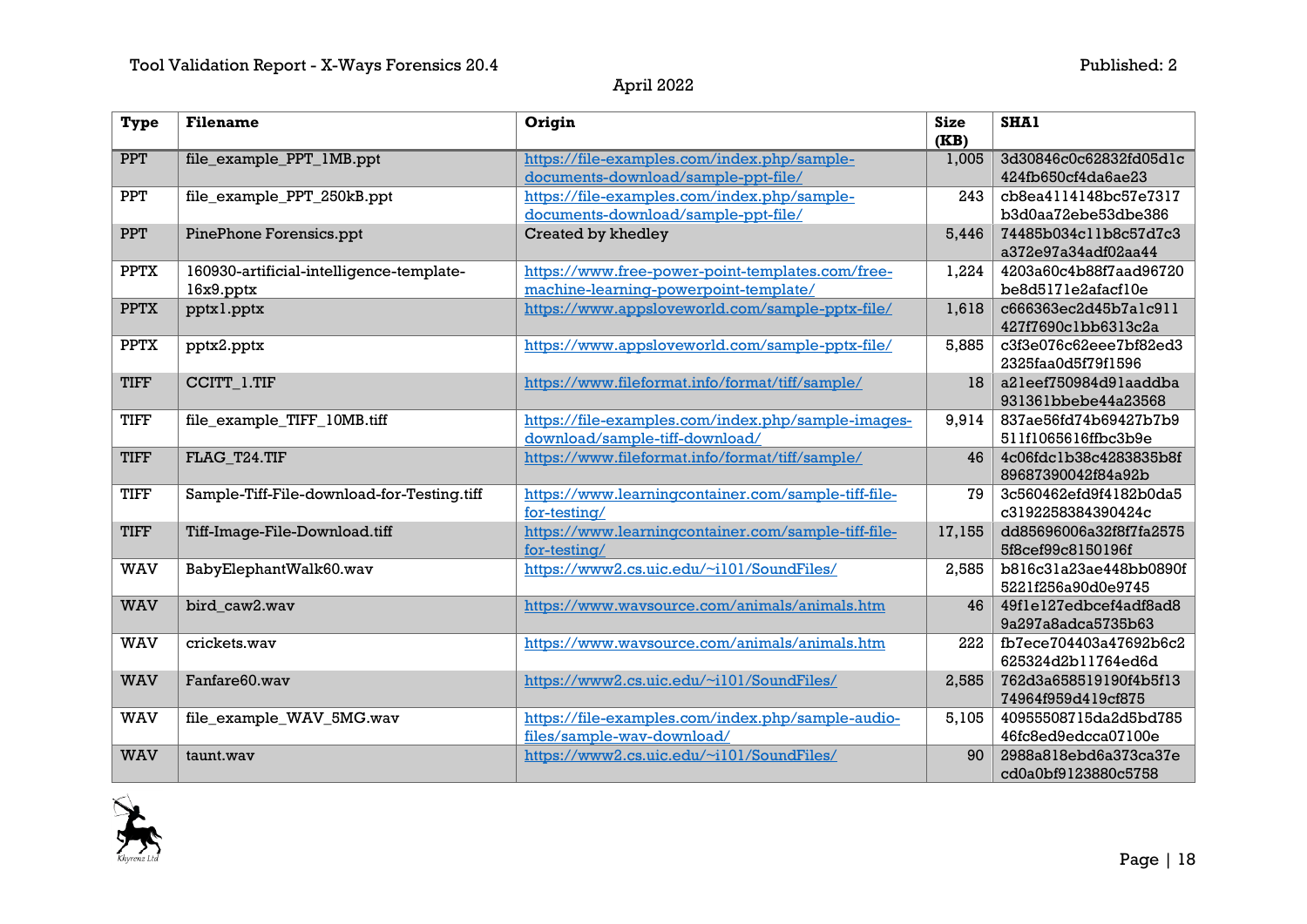| Type        | <b>Filename</b>                | Origin                                                                                 | <b>Size</b><br>(KB) | <b>SHA1</b>                                  |
|-------------|--------------------------------|----------------------------------------------------------------------------------------|---------------------|----------------------------------------------|
| <b>WMV</b>  | 1280.wmv                       | https://www.appsloveworld.com/sample-wmv-video-<br>file-free-download/                 | 13,846              | 814a49657d5e01a0f17163<br>4ddebc664c98a8a6ec |
| <b>WMV</b>  | file_example_WMV_480_1_2MB.wmv | https://file-examples.com/index.php/sample-video-<br>files/sample-wmv-files-download/  | 1,149               | lc4d2e7cce26714dcda87<br>cc52fbca695b377b389 |
| <b>WMV</b>  | sample_3840x2160.wmv           | https://filesamples.com/formats/wmv                                                    | 32,726              | 6ee26e2c8d98aa6d3e62d<br>c323ec48e03ba392a2b |
| <b>WMV</b>  | sample-wmv-file.wmv            | https://www.learningcontainer.com/sample-wmv-<br>video-file-download/                  | 5,833               | a59d51d161b52196aebde<br>4f9c1585c206a9b08a3 |
| <b>WMV</b>  | Video2.WMV                     | https://www.lehman.edu/faculty/hoffmann/itc/techtea<br>ch/video/Video samples.html     | 85                  | 66d457ecfcb8ee65c9f841f<br>77ae737ab9laaallc |
| <b>XLS</b>  | file_example_XLS_10.xls        | https://file-examples.com/index.php/sample-<br>documents-download/sample-xls-download/ | 9                   | e0cdb9c8a7da39f9787729<br>345fd9bd617d02d539 |
| <b>XLS</b>  | file_example_XLS_5000.xls      | https://file-examples.com/index.php/sample-<br>documents-download/sample-xls-download/ | 657                 | 3a0d4a8ecb77244d1580b<br>15cb9f0766c8317b073 |
| <b>XLS</b>  | USB_artifacts.xls              | Created by khedley                                                                     | 28                  | 39a4a8f0a789578d55951d<br>3fc3e00a5ec86d6b16 |
| <b>XLSX</b> | file_example_XLSX_1000.xlsx    | https://file-examples.com/index.php/sample-<br>documents-download/sample-xls-download/ | 42                  | 0dce77a811e9f631913c88<br>elb04391a868fcc93d |
| <b>XLSX</b> | file_example_XLSX_50.xlsx      | https://file-examples.com/index.php/sample-<br>documents-download/sample-xls-download/ | 8                   | c94997094ad00f9f38017fd<br>94a1d44a1241003b6 |
| <b>XLSX</b> | sample3.xlsx                   | https://filesamples.com/formats/xlsx                                                   | 13                  | 4c82c22ee2a7478fc0d0dd<br>ea5d3c9565ff269520 |
| <b>ZIP</b>  | DOCX-XLSX-PPTX.zip             | Created from DOCX-XLSX-PPTX folder containing files<br>above                           | 45,381              | 3bc958d3d36c67342d4a2<br>09def63d69a3b9c55ca |
| ZIP         | MOV.zip                        | Created from MOV folder containing files above                                         | 47,973              | d45075b85ebb217305ab6<br>bac10e7f6e9a1edceb9 |
| ZIP         | MP3.zip                        | Created from MP3 folder containing files above                                         | 25,633              | 7a144bc05232c3e693669<br>elef6121ac3b94d3128 |
| ZIP         | PDF.zip                        | Created from PDF folder containing files above                                         | 2,646               | alaa6a40d9161d0dc9fc54<br>6c8b239689055cb464 |
| ZIP         | PNG.zip                        | Created from PNG folder containing files above                                         | 8,002               | 0a342d01ac70cb9cae282<br>52805bceed415f949f9 |